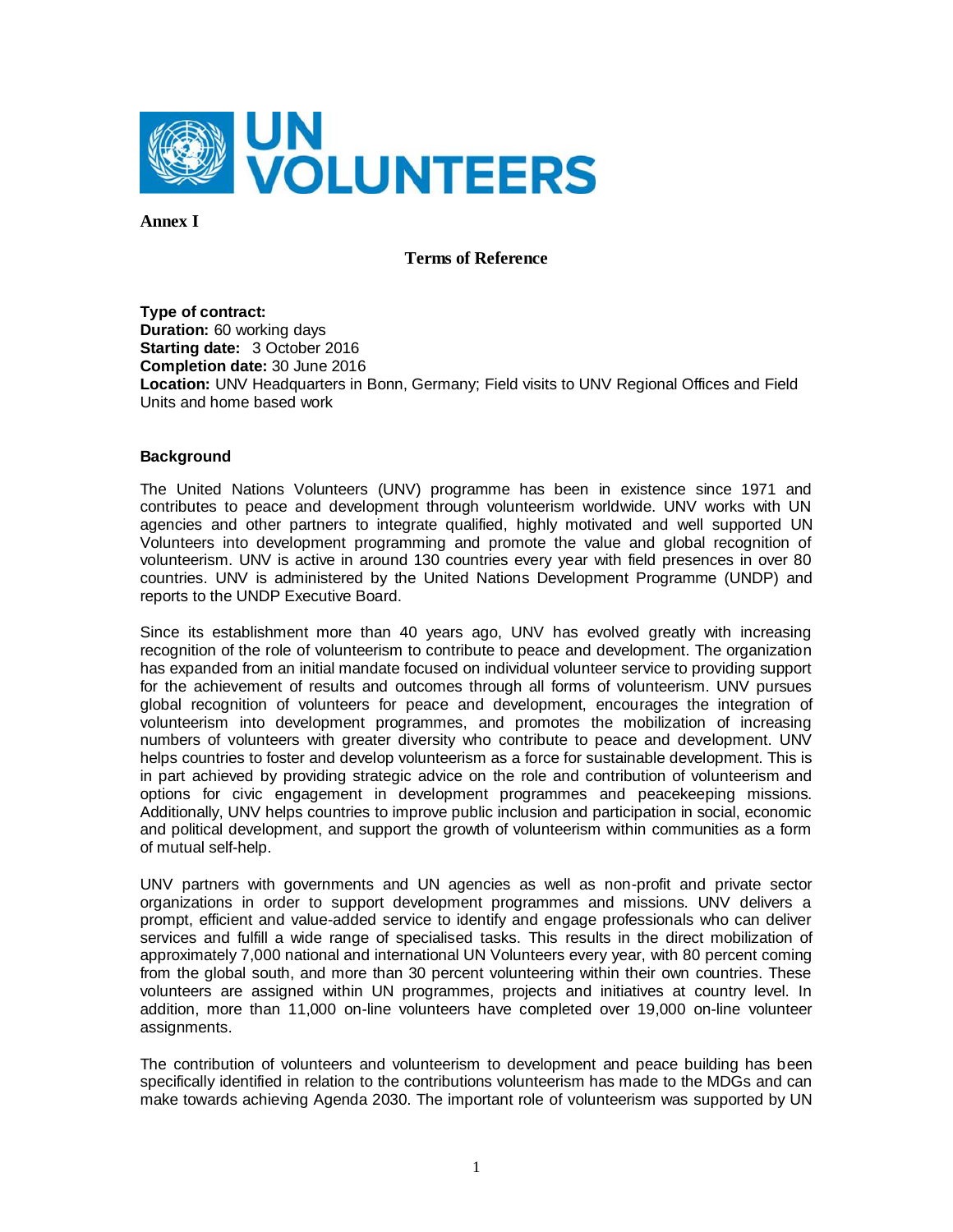General Assembly resolution 67/138 adopted in December 2012. This resolution acknowledged the contribution of UNV as well as volunteerism in general and resulted in the development of the Secretary General report "Integrating Volunteering in the Next Decade: The 10 Year Plan of Action 2016-2025"<sup>1</sup> .

Support of the expanding role and potential of volunteerism and UN Volunteers as well as the acknowledgement of the results and achievements of UNV has culminated in the development of the UN Volunteers Strategic Framework for the period 2014-17. This is the first framework of its kind for UNV and it seeks to integrate the most recent developments in the external environment with UNV's long term efforts to meet its expanded mandate. It also focuses on UNV's efficiency and effectiveness in achieving organizational results, including leveraging and expanding the knowledge base on the role and impact of volunteering in transformational global change, and supporting development results through UN Volunteers assigned with various partner UN entities.

The UN Volunteers Strategic Framework for 2014-17 was presented to the Executive Board in January 20142. The Strategic Framework includes two programmatic outcomes. These are listed below:

- UN entities are more effective in delivering their results by integrating high quality and well-supported UN Volunteers and volunteerism in their programmes;
- Countries more effectively integrate volunteerism within national frameworks enabling better engagement of people in development processes.

The third area covered by the Strategic Framework is Institutional Effectiveness which is linked to 7 results statements. UNV undertook a comprehensive change management process in 2009- 2010 that resulted in a new organizational structure and new ways of conducting business. Several new tools were introduced and processes redesigned to ensure consistent application of UNDP policies and UNV standards for volunteer management. These changes have helped UNV to focus more effectively on the programmatic needs of partner UN entities at country level, as well as to increase the impact of UN Volunteers in the field, while ensuring proper allocation and management of resources.

The Strategic Framework is supported by an Integrated Results Resources Matrix (IRRM) which includes a detailed RBM matrix and a theory of change for each identified outcome.

UNV has a clear role to play in helping countries achieve their development objectives and working towards achieving Agenda 2030. This Strategic Framework has been developed on the premise that volunteerism can foster empowerment, broad-based ownership and participation for those affected by poverty and exclusion, thus creating more stable and cohesive societies. It aims to further engage and partner with a wide variety of stakeholders in contributing to achieving globally agreed development goals related to peace and development. The UNV Strategic Framework articulates the scope and dimensions of UNV's strategic direction and expected results and achievements for the period 2014-2017.

# **Organisational setting**

The Results Management and Support Section (RMSS) is responsible for corporate UNV results based management, including policies, procedures, results frameworks, and reporting tools. The RMSS collaborates primarily with all teams in the Peace and Programming Sections and works closely with the Management Services Division (MSD) and the Partnerships and Communications

<sup>&</sup>lt;sup>1</sup> The Plan of Action and related material can be found here: [http://www.unv.org/en/news](http://www.unv.org/en/news-resources/news/doc/integrating-volunteering-in-the.html)[resources/news/doc/integrating-volunteering-in-the.html](http://www.unv.org/en/news-resources/news/doc/integrating-volunteering-in-the.html)

 $<sup>2</sup>$  The UN Volunteers Executive Board Report and Strategic Framework document are available at:</sup> <http://www.unv.org/en/about-us/executive-board/doc/positive-reception-for-unv.html>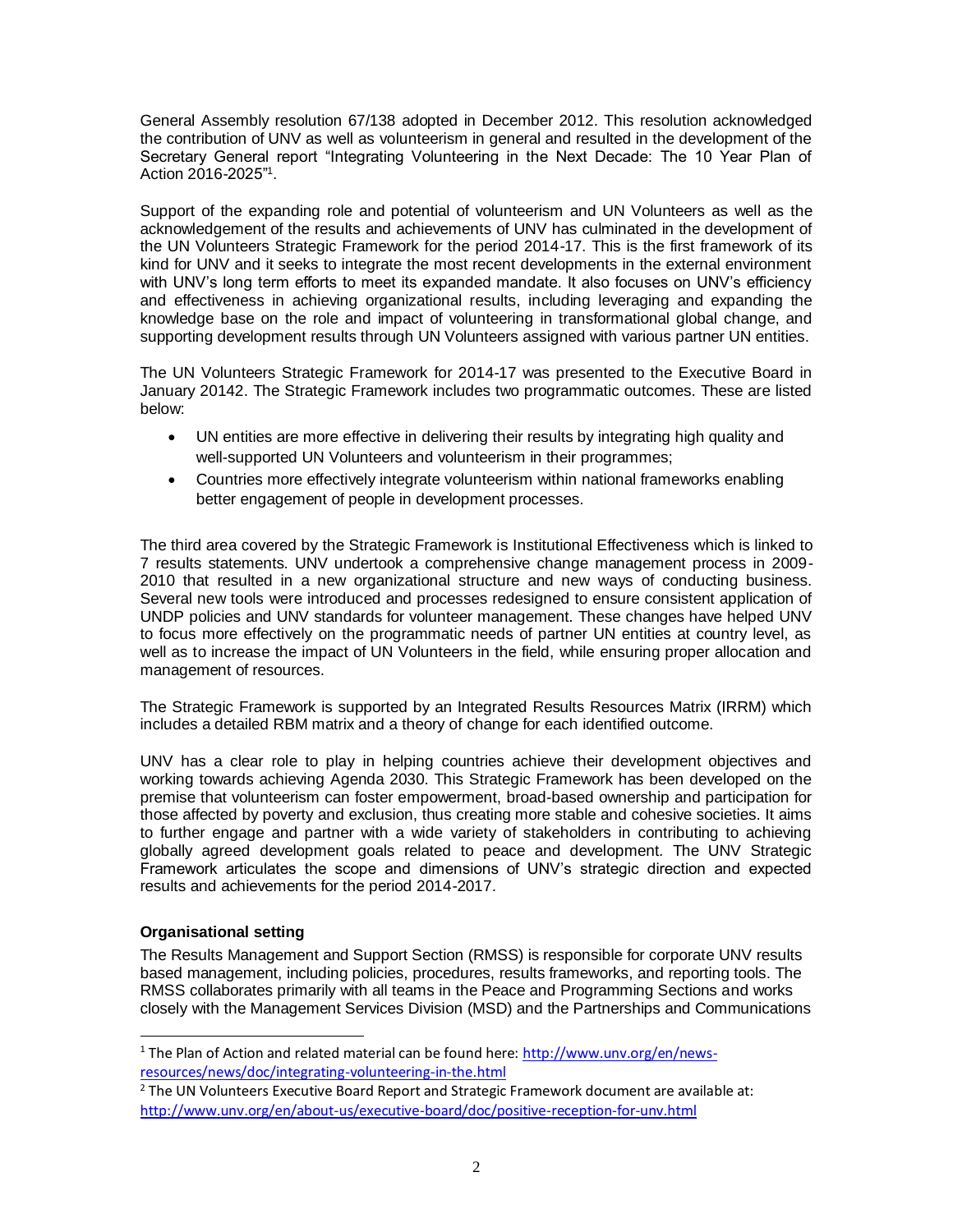Division (PCD), to guide strategic programme planning, quality assurance of programme activities and resource management, and UNV's volunteer management practices.

RMSS has three functional teams:

## **i. Volunteer Management Support:**

This team is in charge of supporting the rest of the organization regarding the Volunteer Management prescriptive content, compliance and client oriented support. The team has three functional streams:

- a. *Policies and procedures for Volunteer Management*. The team is responsible for :
	- the administration of prescriptive content (policies and procedures and other official guidance materials) for the Volunteer Management Cycle.
	- for drafting the content and presenting it for approval by the relevant corporate governance mechanisms. The team is in charge of the administration of the Conditions of Service (CoS) for the UN Volunteers (duly approved by the corporate management). This team also defines and maintains the mandatory reporting requirements for all volunteers within the corporate policies.
- b. *Volunteer Management Support.* Provides the main stream of support for queries and requests related to the operationalization of the Volunteer Management Cycle in all its sub processes as well as corporate guidance on policies and procedures. The team is also responsible for the preparation and interpretation of compliance reports on the volunteer management. The team approach has to be one of service delivery and the organization of the work has to follow a client-oriented methodology. The team is in charge of owning and administering the volunteer reporting process and corresponding support.
- c. *Case management.* Recognizing the workload related to disciplinary cases and the needed specialization of the review and initial assessment function for the management of the cases, this team will receive, record, document and follow up on the cases. The team suggests a first course of action based on the treatment of previous cases and requests the OEC to escalate pertinent cases.

In general, the team will acts as the one-stop-shop for the entire organization on the management of the Volunteer Management Cycle, providing the operational guidance and support to all users, preparing and maintaining policies, procedures and guidance materials and supporting the Results Based Management.

# **ii. Corporate Planning, Monitoring, Reporting and Evaluation Support**

The pillar concentrates on the RBM and Business Support functions pertaining to the corporate stream, including the development and implementation of RBM framework in UNV, the management and implementation of the evaluation plan and the corporate planning, monitoring and reporting cycle. The team will have two functions within it, namely, corporate planning, monitoring and reporting, and evaluation.

a. *Corporate planning, monitoring and reporting:* This team is responsible for the management and accountability for the Strategic Framework and Integrated Results and Resources Matrix (IRRM) – as well as how this is translated into the organization in terms of the annual business plan and work planning processes. The team acts as a one-stopshop for the entire UNV on the definition of units' annual work plans and its consolidation. The team defines and manages processes for the production of the corporate level reports (including the Executive Board report). Given the complementarity of the reporting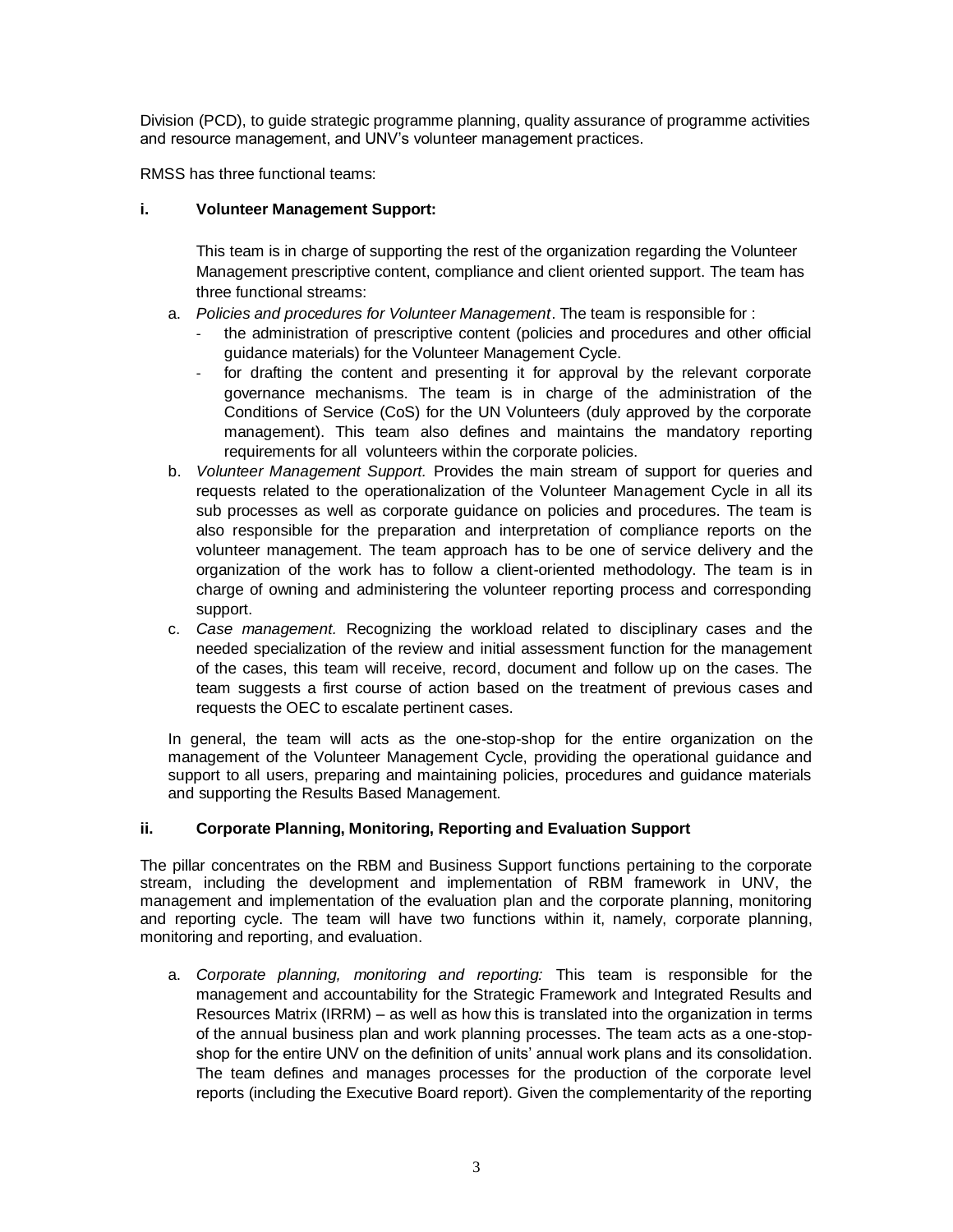support functions, this team also supports the volunteer reporting function and is supported by it, depending on the respective period workload.

b. *Evaluation:* This team manages the development and implementation of the UNV evaluation plan and acts as the one-stop shop for UNV on questions related to the evaluation function. This includes providing corporate guidance on both HQ and decentralized evaluations. The team does not directly undertake evaluations, but has the responsibility for managing the outsourced corporate evaluation services and providing quality assurance for decentralized evaluations. The evaluation function of UNV is aligned with the evaluation policy and guidance of both UNDP and the United Nations Evaluation Group (UNEG).

### **iii. Programme and Project Management Support**

The team focuses on the support to all UNV on the programmes and projects cycle and the guidance for results-oriented planning and reporting on them. The team has two functional streams within it, supporting each other and sharing peak-periods work distribution with the remaining teams.

- a. Policies and procedures for Programme and Project Management. This function supports the interpretation of the UNDP Policies and Procedures on PPM into corporate guidance and subsidiary prescriptive content for the UNV programme management. This team defines the reporting and evaluation requirement for particular projects within the corporate guidance with the specific UNV requirements regarding the corporate RBM model to be defined.
- b. Programme Management Support. The team acts as the one-stop-shop for all matters related to PPM in UNV, providing helpdesk and support to the entire organization. The team is in charge of designing and supporting the mechanisms for data quality monitoring and follow up with the programme-project owners for the completion and update of the information reflected in the corporate systems (mainly Atlas). The team also prepares and conducts specialized training on the PPM cycle in UNV

# *1. Project Description*

UNV is conducting an evaluation of the 2014-2017 Strategic Framework as part of its 2016-17 evaluation work plan, as approved by the Strategic Management Team (SMT). The evaluation will provide accountability to both internal and external stakeholders related to the planning, implementation and results of the SF as well as a learning opportunity for the preparation of the next Strategic Framework 2018-2021.

In 2015, the UNV SF underwent a mid-term review (MTR) to inform progress reporting to the Executive Board. The MTR was conducted as an internal review process and was based on existing UNV generated data and did not generate specific recommendations. This evaluation will serve as a follow up to this exercise and will seek to validate and expand on the findings of the MTR and to provide specific and actionable recommendations.

The primary objectives of the evaluation are to:

- Assess the performance of and results achieved or expected to be achieved by UNV during the period covered by the 2014-17 Strategic Framework
- Assess the use of the Strategic Framework as a tool for guiding UNV work and delivering on its mandate;
- Facilitate learning from the UNV experience during the strategic framework period;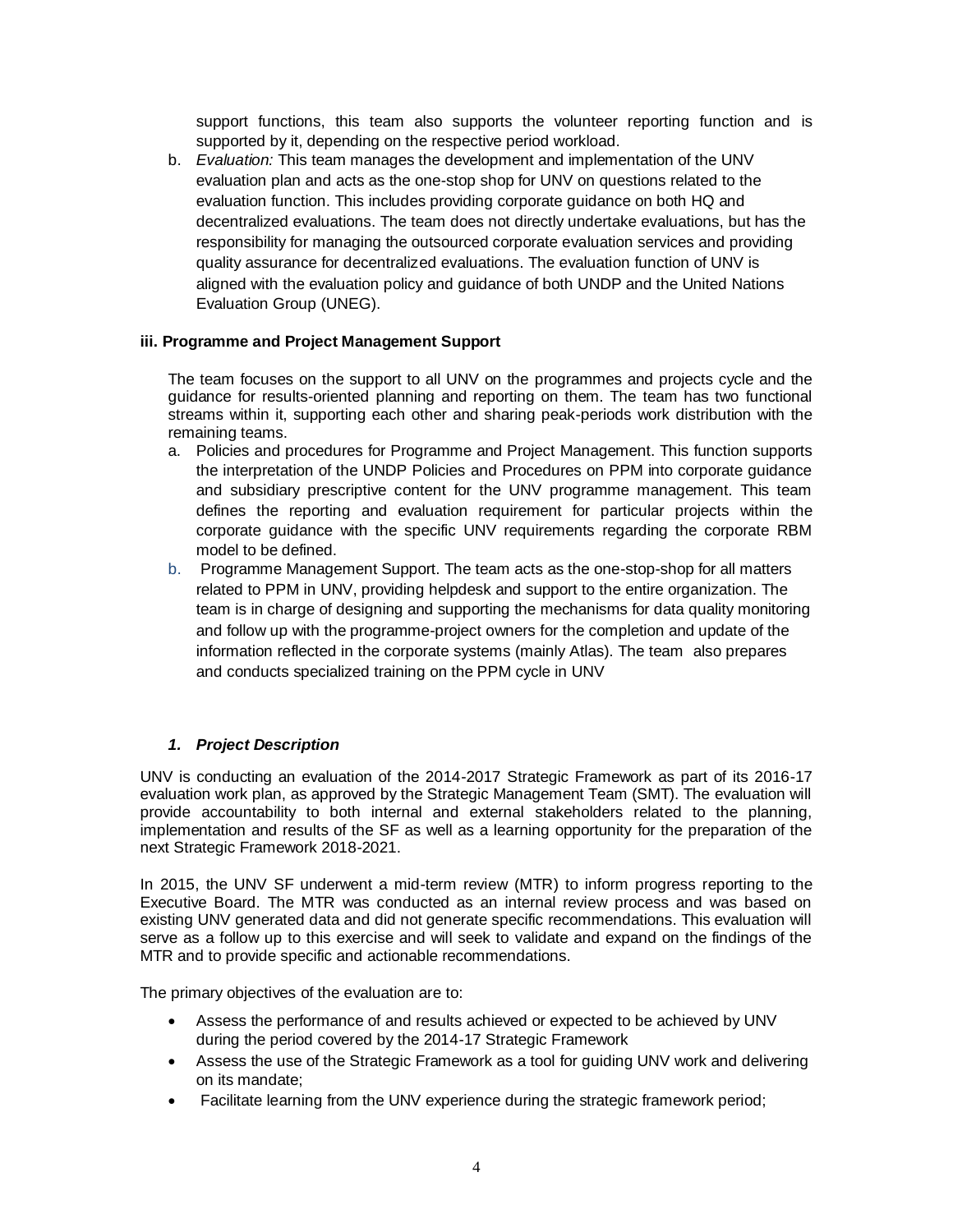specifically, around planning and implementation processes

- Provide validation and follow up of the findings and future actions identified in the SF Midterm Review.
- Provide actionable recommendations in regards to the overall UNV strategy and strategic planning process

# *A brief summary of the project*

| Project Title                                          | Evaluation of the Implementation and Progress of the UNV<br>Strategic Framework and Global Programmes 2014-2017                                                                                                                                                                                                                                                                                                                                                                                                                                              |  |  |
|--------------------------------------------------------|--------------------------------------------------------------------------------------------------------------------------------------------------------------------------------------------------------------------------------------------------------------------------------------------------------------------------------------------------------------------------------------------------------------------------------------------------------------------------------------------------------------------------------------------------------------|--|--|
| <b>Project Objectives</b>                              | The primary objectives of the evaluation are to:                                                                                                                                                                                                                                                                                                                                                                                                                                                                                                             |  |  |
|                                                        | Assess the performance of and results achieved or<br>expected to be achieved by UNV during the period<br>covered by the 2014-17 Strategic Framework                                                                                                                                                                                                                                                                                                                                                                                                          |  |  |
|                                                        | Assess the use of the Strategic Framework as a tool for<br>guiding UNV work and delivering on its mandate;                                                                                                                                                                                                                                                                                                                                                                                                                                                   |  |  |
|                                                        | Facilitate learning from the UNV experience during the<br>strategic framework period;                                                                                                                                                                                                                                                                                                                                                                                                                                                                        |  |  |
|                                                        | specifically, around planning and implementation<br>processes                                                                                                                                                                                                                                                                                                                                                                                                                                                                                                |  |  |
|                                                        | Provide validation and follow up of the findings and future<br>actions identified in the SF Mid-term Review.                                                                                                                                                                                                                                                                                                                                                                                                                                                 |  |  |
|                                                        | Provide actionable recommendations in regards to the<br>overall UNV strategy and strategic planning process                                                                                                                                                                                                                                                                                                                                                                                                                                                  |  |  |
| Project Context /<br>Background / Rationale<br>/ Scope | See Background Section (page 1 and 2)<br>See Scope Services (section 2)                                                                                                                                                                                                                                                                                                                                                                                                                                                                                      |  |  |
| <b>Expected Project</b><br>Output/Outcome              | The expected final outcomes are clearly identified findings,<br>lessons learned and actionable recommendations related to the<br>relevance, effectiveness, efficiency and sustainability of the UNV<br>Strategic Framework and Implemention mechanisms. This should<br>occur through the following deliverables:<br><b>Inception Report</b><br>Data Collection and Analysis including field visits<br>Debriefing of initial findings, conclusions and recommendations<br>Draft Report<br><b>Final Report</b><br>See Deliverables section for further details |  |  |
| Previous work                                          |                                                                                                                                                                                                                                                                                                                                                                                                                                                                                                                                                              |  |  |
| done/history (if any)<br><b>Other Relevant</b>         |                                                                                                                                                                                                                                                                                                                                                                                                                                                                                                                                                              |  |  |
| Information                                            |                                                                                                                                                                                                                                                                                                                                                                                                                                                                                                                                                              |  |  |

# *2. Scope of Services, Expected Outputs and Target Completion*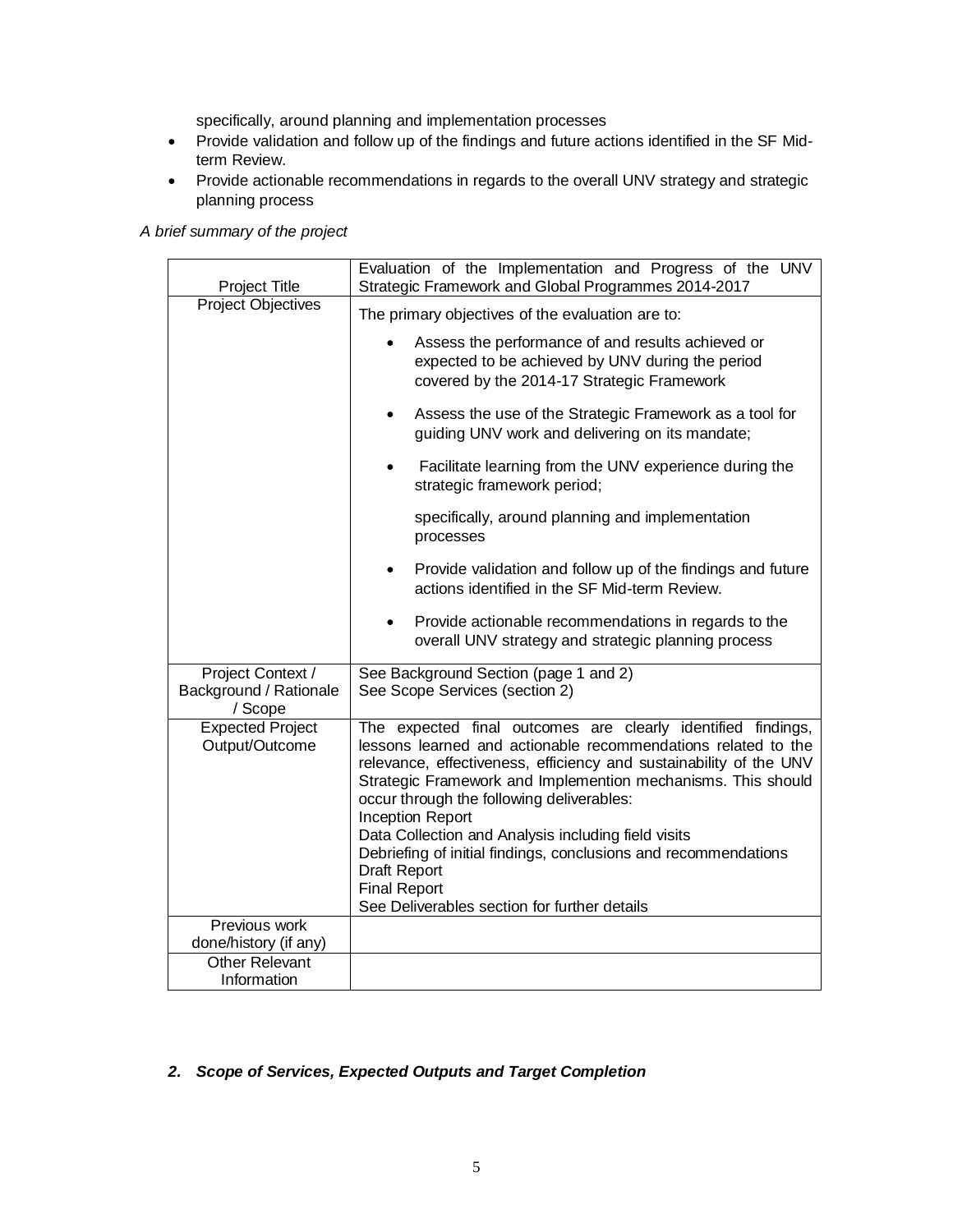The evaluation will focus on the current UNV Strategic Framework and the associated implementation mechanisms. The evaluation will be aligned with the structure of the Strategic Framework, covering both programmatic outcomes as well as the institutional effectiveness results with the intent to validate the identified theories of change.

Evaluation Period Scope: In order to address both the accountability and learning needs related to the strategic framework the scope of the evaluation will cover the full period of the strategic framework, 2014 to 2017. The evaluation will cover all UNV strategies, work and activities developed during this period and related to the SF.

Evaluation Programming Scope: The focus of the evaluation and the main questions will be directed at the planning, implementation and progress of the Strategic Framework. The SF has been operationalized through a series of corporate strategies as well as global programmes aligned with the priority areas. The evaluation of the SF will address the role of these strategies and programmes as an implementation mechanism for the SF. The variety of strategies supporting the implementation of the SF are outlined below in Figure 1. The evaluation scope will address the relevance, efficiency, effectiveness and sustainability of these strategies and programmes in the operationalization of the SF.

*Figure 1: UNV Strategic Framework Operationalization*



Finally, a mid-term review of the SF was undertaken in 2015. The findings from this review should also be included in the evaluation. The final scope of the evaluation including the specific components and corporate implementation strategies will be determined through a consultative process between identified stakeholders and the external evaluation team. A final detailed scope will be included in the final inception report.

I. Evaluation Criteria and Questions

The specific scope and evaluation questions will be determined following consultations with management. In general, the evaluation will address the results achieved or expected to be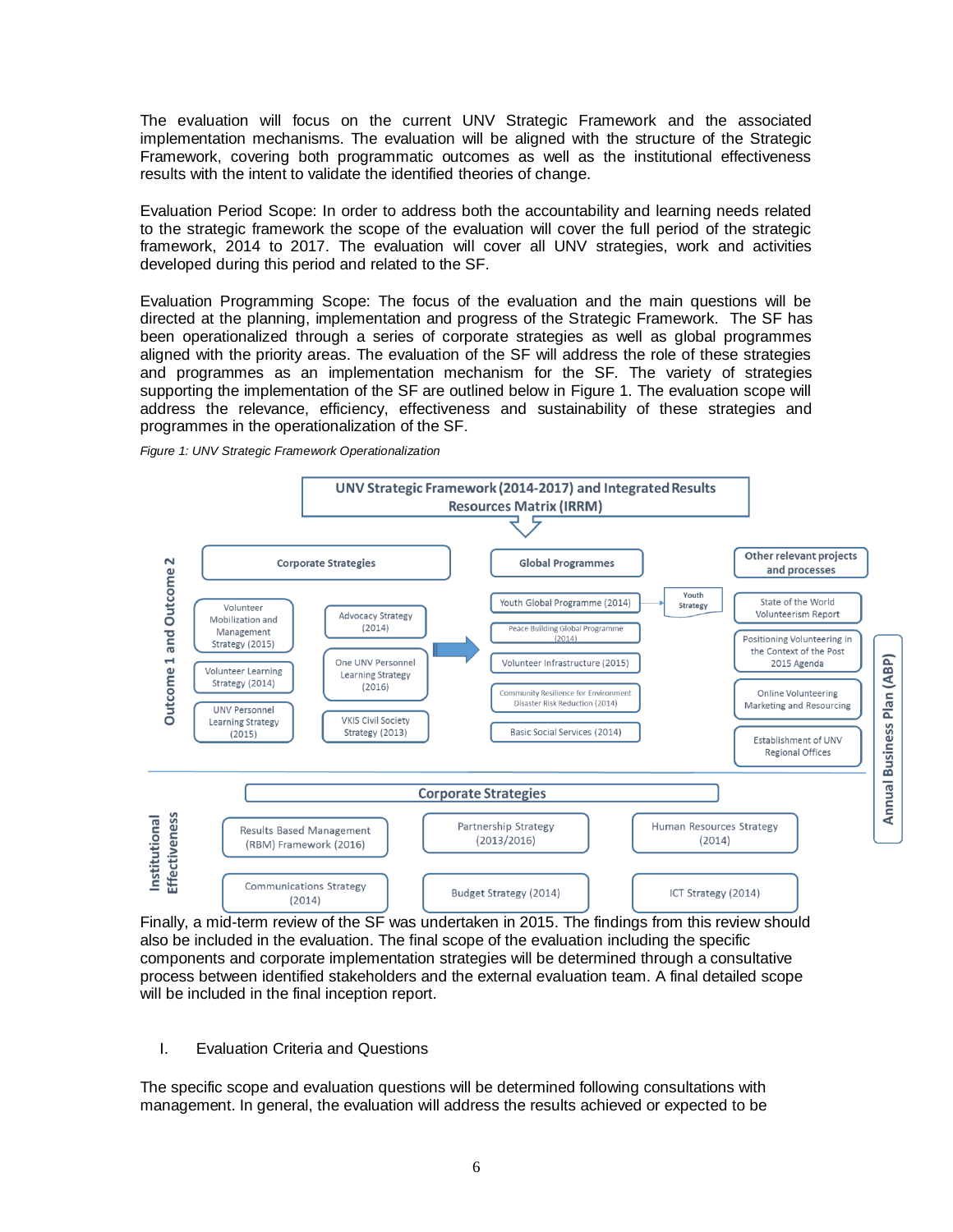achieved by the strategic framework. In order to provide the most benefit to the organization, the evaluation will also attempt to understand what worked and what didn't work in regard to planning, implementation and processes related to the strategic framework. The final evaluation questions will be determined as part of a consultation process during the development of the inception report. Below are draft questions based on the current scope and purpose of the evaluation. As draft questions, it is expected that they will change/be refined during the consultation process for the inception report.

#### Relevance:

- How relevant are the articulated theories of change to the expected outcomes and mandate of UNV?
- How relevant are the implementation mechanisms and processes for achieving the SF outcomes and institutional effectiveness results?
- To what extent does the SF position UNV to respond to the 2030 Agenda and the new development landscape?

#### Efficiency:

- To what extent have UNV resources been used efficiently in contributing to the outcomes and results outlined in the SF?
- How efficient is coordination and collaboration, specifically management arrangements at the global, regional and country levels, in supporting the implementation and results achievements of the SF?

#### Effectiveness:

- How effective has UNV been in achieving the expected results of the SF?
- How effective have the implementation mechanisms and corporate strategies been in supporting achievement of the SF outcomes and results?
- To what extent can UNV be expected to contribute to development impacts at the country level through the achievement of the SF outcomes?

#### Sustainability:

- Are the results of the UNV contributions under the Strategic Framework, including global programmes, likely to be sustained?
- II. Evaluation Approach

The evaluation with take a utilization focused approach and therefore will be consultative and participatory in nature. The evaluation will be conducted in accordance with the UNDP Evaluation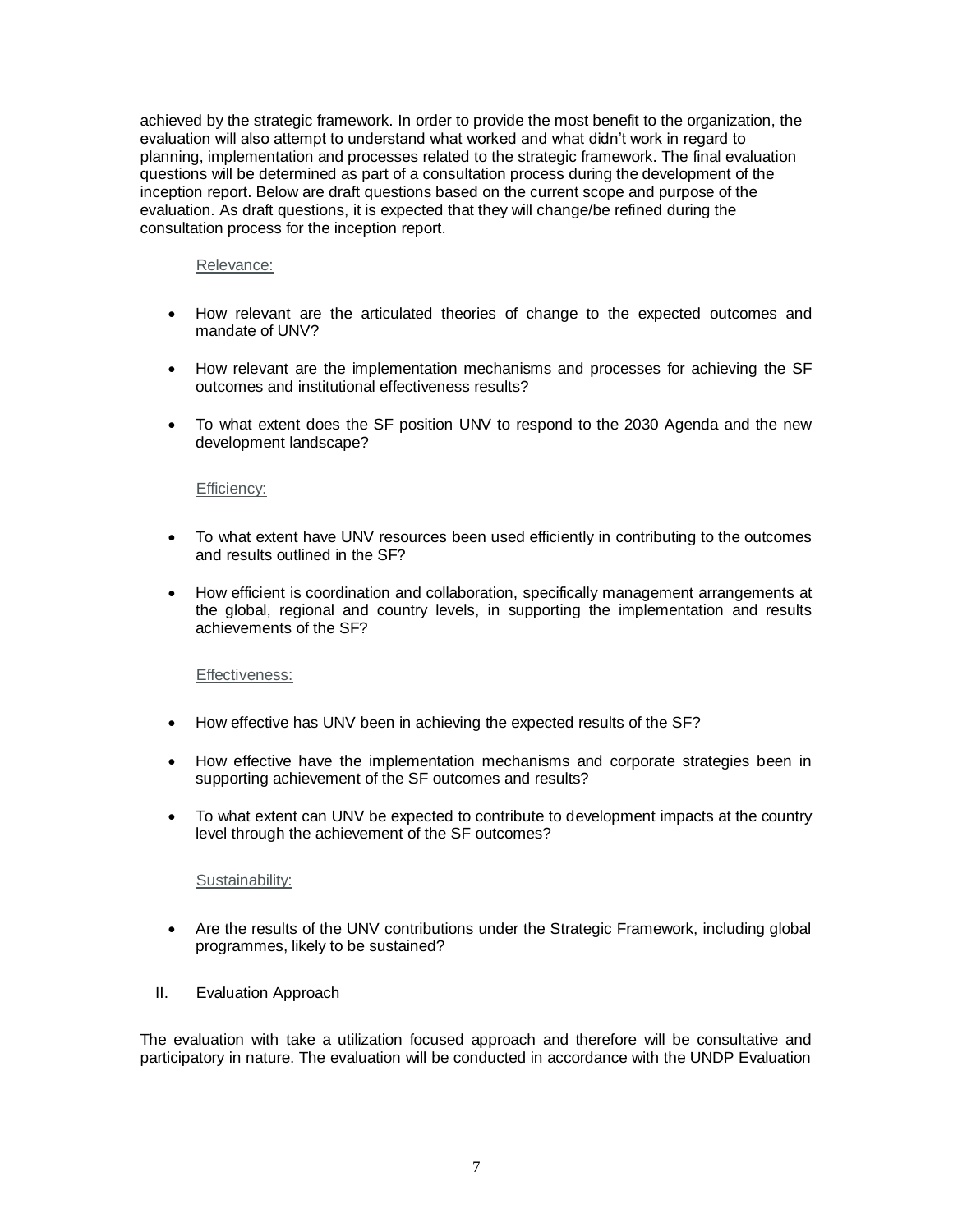Policy3 and the United Nations Evaluation Group (UNEG) Norms and Standards for Evaluation in the UN System4, as they apply to UNV.

The evaluation should be independent, transparent, inclusive, participatory and utilizationfocused. The evaluation will seek broad engagement from relevant stakeholders during all stages. This will allow for the full range of information and experience to be captured and will also help to ensure the relevance and utilization of evaluation findings and recommendations. To support a participatory approach, the evaluation will include, as part of the inception phase, a thorough stakeholder analysis as well as a plan to involve relevant stakeholders in the evaluation.

The specific methodology will be determined by the evaluation team with full consultation of relevant stakeholders during the inception phase. However, given the complexity of the evaluation the methodology will need to consider a variety of types of evaluation and complementary methodologies including elements of organizational, process and programmatic evaluations.

### III. Core Stakeholders

The evaluation will include activities to identify and ensure relevant internal and external stakeholders are consulted. In order to identify and ensure all relevant and appropriate stakeholders are included, the evaluation team will carry out a thorough stakeholder analysis to be included in the inception report. For the purposes of this evaluation, stakeholders are defined as those individuals, groups, or entities which are directly involved in carrying out the work of the SF and/or support UNV to carry out this work. In addition, relevant stakeholders also include those individuals, groups or entities which benefit from the work of UNV and the SF and would therefore have a stake in the success of UNV in carrying out and achieving the results outline in the SF. Currently identified core stakeholders of the evaluation include, but are not limited to:

- Member States, including host country, programme countries and donor countries
- UNV staff and management, including those at HQ, Regional Offices and Field Units (mission and non-mission)
- UN Volunteers (national, international and on-line)
- UNDP

 $\overline{a}$ 

- Partner organizations of the UN system (i.e. DPKO, UNHCR)
- Volunteer Involving Organizations
- Corporate Sector Partners
	- a. Consultation Process

A stakeholder mechanism for participation will be developed to ensure appropriate consultation throughout the evaluation and at appropriate process points. The evaluation will commence with a thorough consultation process during the inception period. In addition, the UNV, in collaboration with stakeholders, will gather the relevant reference documents for the evaluation. Based on inputs received during the consultation meeting and a preliminary review of the reference documents, evaluation ToR and Inception Report will be finalized.

<sup>3</sup> <http://web.undp.org/evaluation/policy.shtml>

<sup>4</sup><http://uneval.org/document/foundation-documents>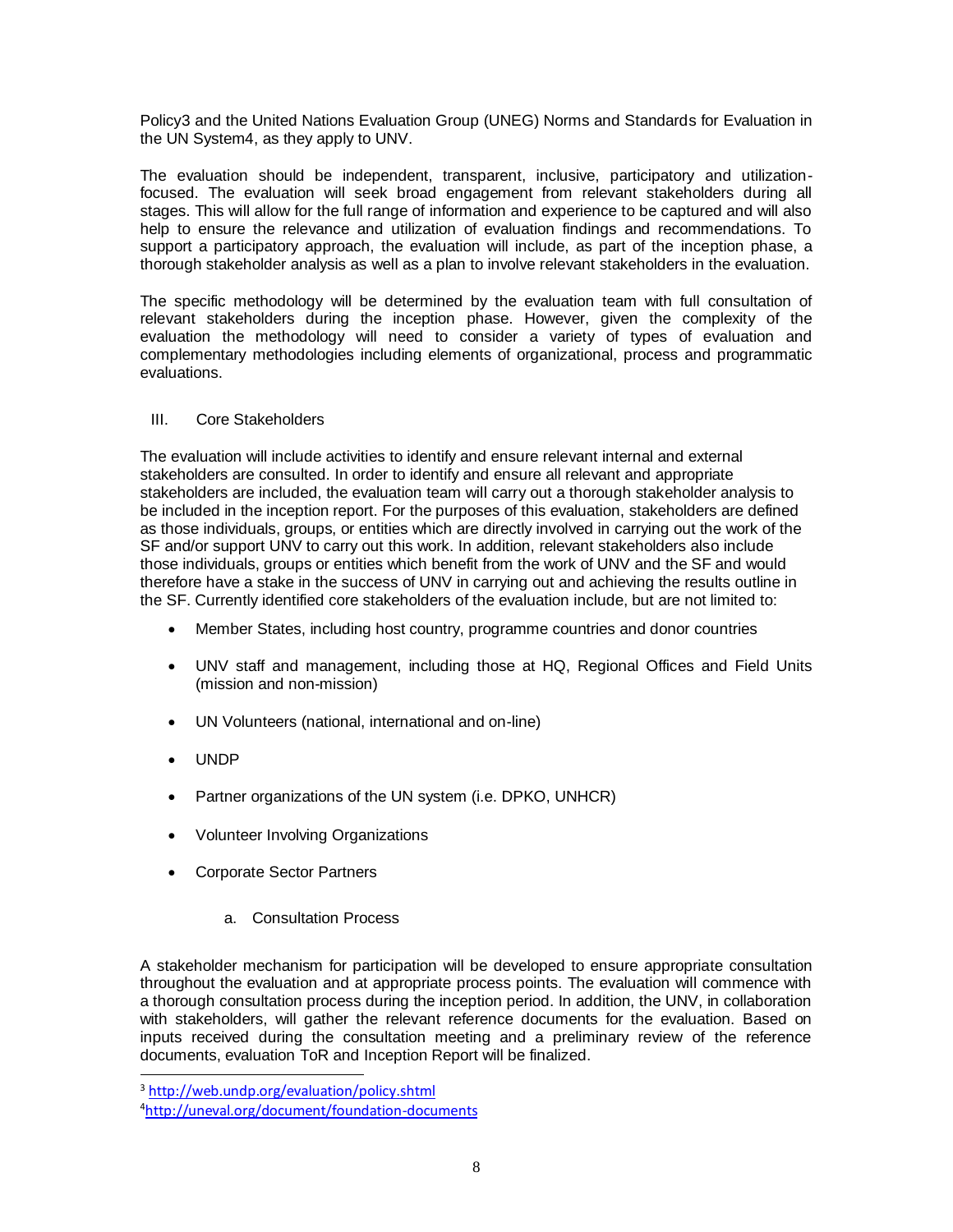To ensure the utilization of the evaluation report, the ET will hold thorough consultations with the UNV Institutional Effectiveness Performance Team (IEPT). The main responsibilities of this group in relation to the evaluation are to provide guidance in relation to the evaluation questions, stakeholders and information expected from the evaluation. In addition, the IEPT will provide reviews of the inception report and draft report. In order to maintain the independence and objectivity of the evaluation, the main focus of these reviews will be factual accuracy and quality assurance in relation to the evaluation ToR and inception report requirements.

Debriefings of the draft report, and other processes as necessary, will be provided to larger stakeholder groups including staff and management at HQ, ROs and FUs to the extent possible. Debriefings with external stakeholders, including UNV partners may also occur, dependent on the time and resource availability.

To the extent possible and appropriate, the evaluation will leverage existing opportunities for consultations with both external and internal stakeholders. This may include events such as the UNV Global Meeting and the Partnership Forum.

The consultations with the identified stakeholders will contribute significantly to the evaluation. These consultations will assist the team in answering the identified evaluation questions and providing relevant and useful recommendations.

IV. Methodology and Data Sources

The evaluation will be a systematic review and analysis of the UNV Strategic Framework and implementing mechanisms and processes. To the extent possible, it will address each phase of the planning, monitoring, implementing and reporting processes within the Strategic Framework. The evaluation team will conduct this process using various data collection methods including a desk review, group interviews/focus groups, individual interviews and case studies. The methods used will ensure an unbiased and objective approach and will validate collected data. The

evaluation team will ensure that all data is valid, through the use of triangulation of both source and method. The evaluation will use a mixed-method approach, inclusive of both quantitative and qualitative methods. Data collection methods will use both primary and secondary data to the extent available and will be implemented through the following processes:

i) Desk review: Relevant reference documents and project information will be compiled, summarized and analyzed. The review will include, but not be limited to the following:

- Guidance documents and agreements relevant to the planning and implementation of the UNV mandate and Strategic Framework, e.g. EB decisions and the General Assembly (GA) resolutions and guidance issued by the Secretariat, if any and/or UNDP;
- UN Strategic Framework: 2014-2017 and accompanying Integrated Results and Resources Matrix (IRRM);
- Corporate strategies supporting the implementation of the SF;
- UNV SF Mid-Term Review and accompanying Executive Board Report
- Programme and project planning, design, monitoring and reporting information and documents, including Global Programme documents, Annual project progress reports (APPRs) and output documents;
- General background information related to UNV, the previous strategic planning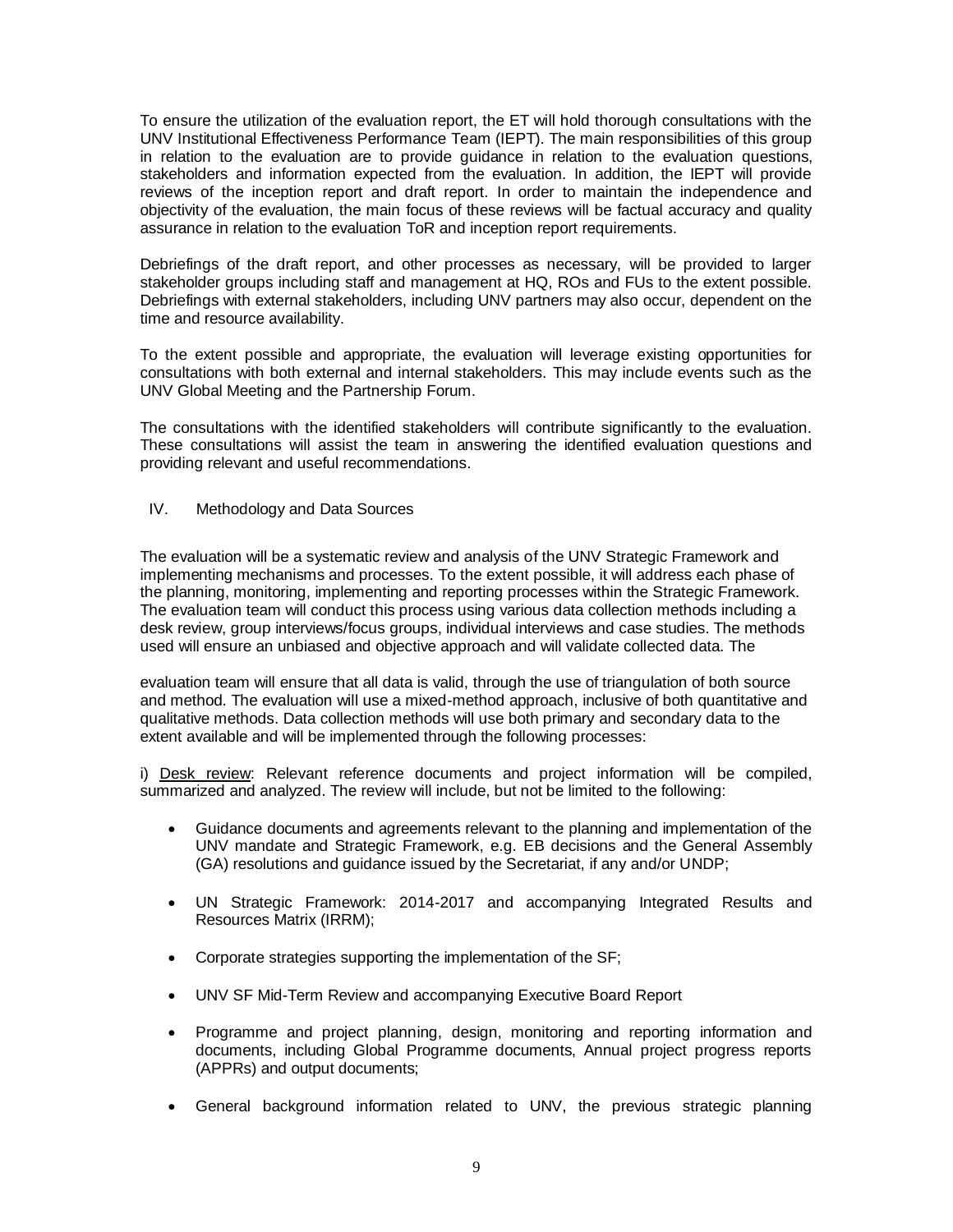processes and current strategies including, Volunteer reporting data, Country Scan data; and

- Review of any findings and recommendations from the planned Gender review as well as previous UNV evaluation reports and their related recommendations, where appropriate;
- UNDP Assessment of Development Results (ADRs) covering UNV activities.

ii) Stakeholder consultations and interviews: Based on the results of the stakeholder analysis, the evaluation team will conduct consultation meetings and carryout extensive interviews with relevant stakeholders (in person and/or by phone). Interview questionnaires will be prepared based on the evaluation questions and on the design matrix and will be included in the inception report.

iii) Case studies: Case studies will be developed and presented in the evaluation as appropriate. The case studies will be based on specific themes, innovative practices and/or country programmes and/or projects selected from UNV activities. The goal will be two fold; to show clear good practices which could be replicated and to provide concrete, practical examples of implementation and progress of the SF. The final case studies will be identified in the inception report.

iv) Field Visits: The evaluation team will work with UNV staff and management to identify any Regional Offices, Field Units and/or specific project sites to visit. To the extent possible, the evaluation team will leverage these opportunities to meet directly with national project stakeholders, including partners and beneficiaries. These field visits should represent the variety of UNV work and activities. Final field visit locations will be determined during the inception phase.

A draft evaluation design matrix has been developed to link the evaluation's questions to indicators/measures and data sources (see draft version in Annex 1). These questions and the matrix will further evolve during the evaluation process.

The fulfillment of the purpose of the evaluation and the successful implementation of the evaluation work plan will depend on several factors, including the timely availability and accuracy of data on activities, performance and results and most importantly participation by stakeholders in the evaluation process. Any limitations encountered will be discussed in the final report.

V. Evaluation Team:

The evaluation team (ET) will be responsible for undertaking the evaluation, including conducting consultations with relevant stakeholders, data collection, including field visits, and debriefing meetings (See section IV for details).

Members of the ET should have no previous direct involvement in the formulation, implementation or backstopping of the UNV Strategic Framework. To the extent possible, the ET should collectively possess expertise in the following areas:

- Evaluation management and methodology;
- Strategic Planning within international organizations; and
- Volunteerism.

The ET will be responsible for conducting the evaluation in accordance with UNV/UNDP and UNEG standards as they apply to UNV, and for the preparation of the inception report, evaluation report and other identified deliverables. See Annex 2 for additional details and qualifications related to the evaluation team.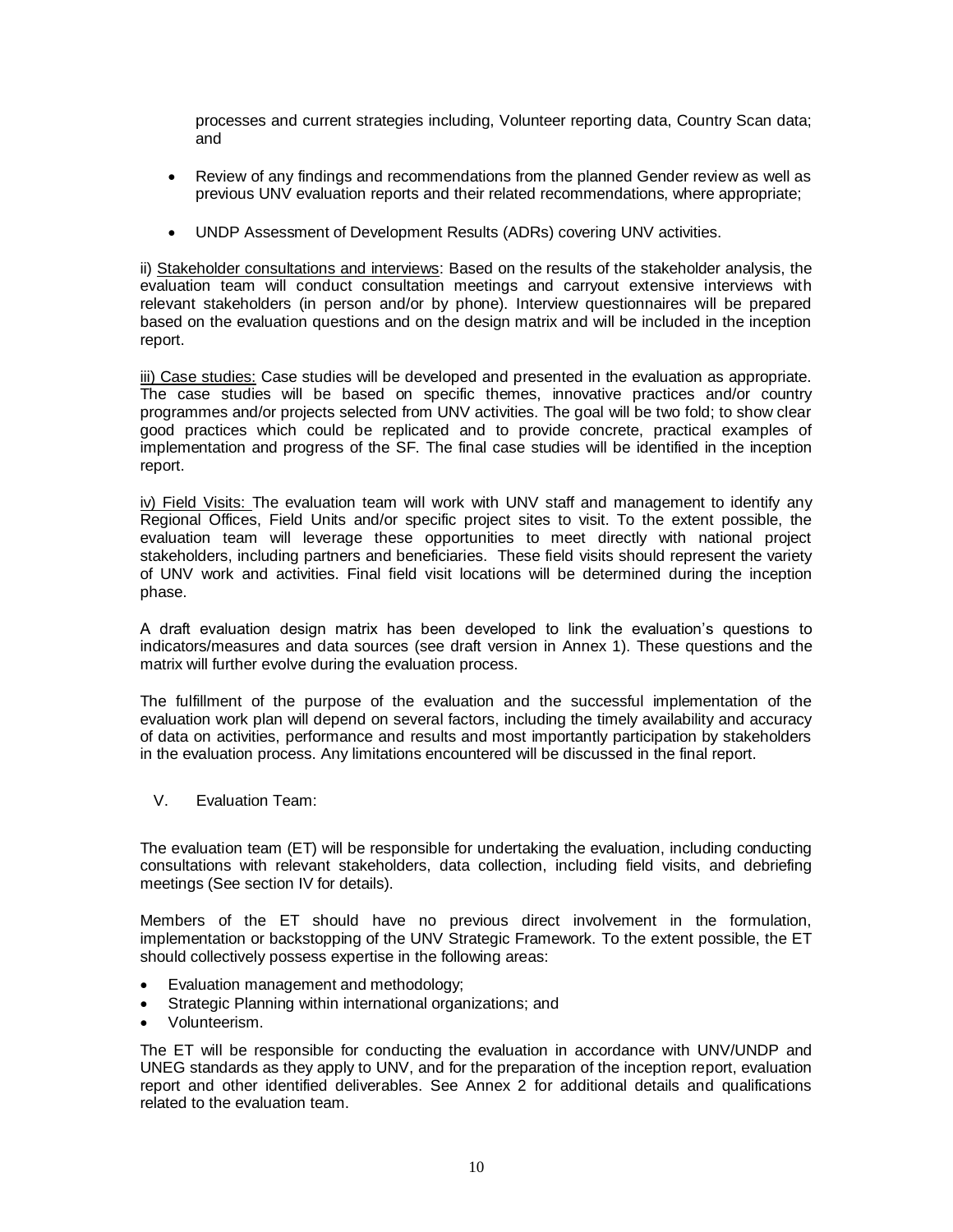# VI. Evaluation Report

The major deliverable of the evaluation is the evaluation report. It will be drafted according to the UNDP evaluation report template. It will meet all of the criteria within the UNEG Quality Checklist for Evaluation Reports<sup>5</sup>. In particular, the report will illustrate the main findings based on analysis and triangulation of data and on the evidence found with regard to the evaluation issues, questions and criteria listed in this ToR. It will also contain conclusions and recommendations addressed to the particular client responsible for the implementation of the recommendation(s). Supporting material (e.g. project data, survey results) will be annexed to the report or provided in an additional information document.

# VII. Tentative Schedule of Activities

| <b>Activity</b>                                                                                            | Timeframe/deadline            |
|------------------------------------------------------------------------------------------------------------|-------------------------------|
| Evaluation team members recruited                                                                          | October 2016                  |
| Evaluation design and inception report finalized                                                           | November 2016                 |
| Consultations with stakeholders (taking advantage of any pre-<br>existing opportunities/scheduled events)  | October-December 2016         |
| Data collection including field visits                                                                     | October-December 2016         |
| Analysis and Synthesis                                                                                     | December 2016/January<br>2017 |
| Evaluation and Strategic Framework development processes<br>presented during informal consultation with EB | January 2017                  |
| Debriefing/workshop with identified UNV stakeholders                                                       | February 2017                 |
| Follow up meetings and data collection as necessary                                                        | February 2017                 |
| Draft Report circulated internally for feedback                                                            | March/early April 2017        |
| Final report submitted to UNV management                                                                   | April/May 2017                |
| Management response completed and available on Evaluation<br><b>Resource Centre (ERC)</b>                  | May-June 2017                 |
| Evaluation Report findings available for informal discussions with<br><b>Executive Board</b>               | June 2017                     |

# **Specific deliverables include the following:**

| No. | Description                                                                                                                                                                                                                         | <b>Estimated working</b><br>days and travel                              | Tentative<br>Due date   |
|-----|-------------------------------------------------------------------------------------------------------------------------------------------------------------------------------------------------------------------------------------|--------------------------------------------------------------------------|-------------------------|
|     | <b>Inception Phase</b>                                                                                                                                                                                                              |                                                                          |                         |
|     | Inception report, including stakeholder analysis, plan for<br>stakeholder consultation and draft data collection tools<br>delivered                                                                                                 | 15 days including 5<br>days home based and<br>10 working days in<br>Bonn | 15<br>November.<br>2016 |
|     | The inception report should be developed<br>$\bullet$<br>following a thorough desk review and<br>stakeholder analysis and plan for engagement.<br>Consultations with identified stakeholder groups<br>should be part of this phase. |                                                                          |                         |

<sup>&</sup>lt;sup>5</sup><http://www.unevaluation.org/document/detail/607>

 $\overline{a}$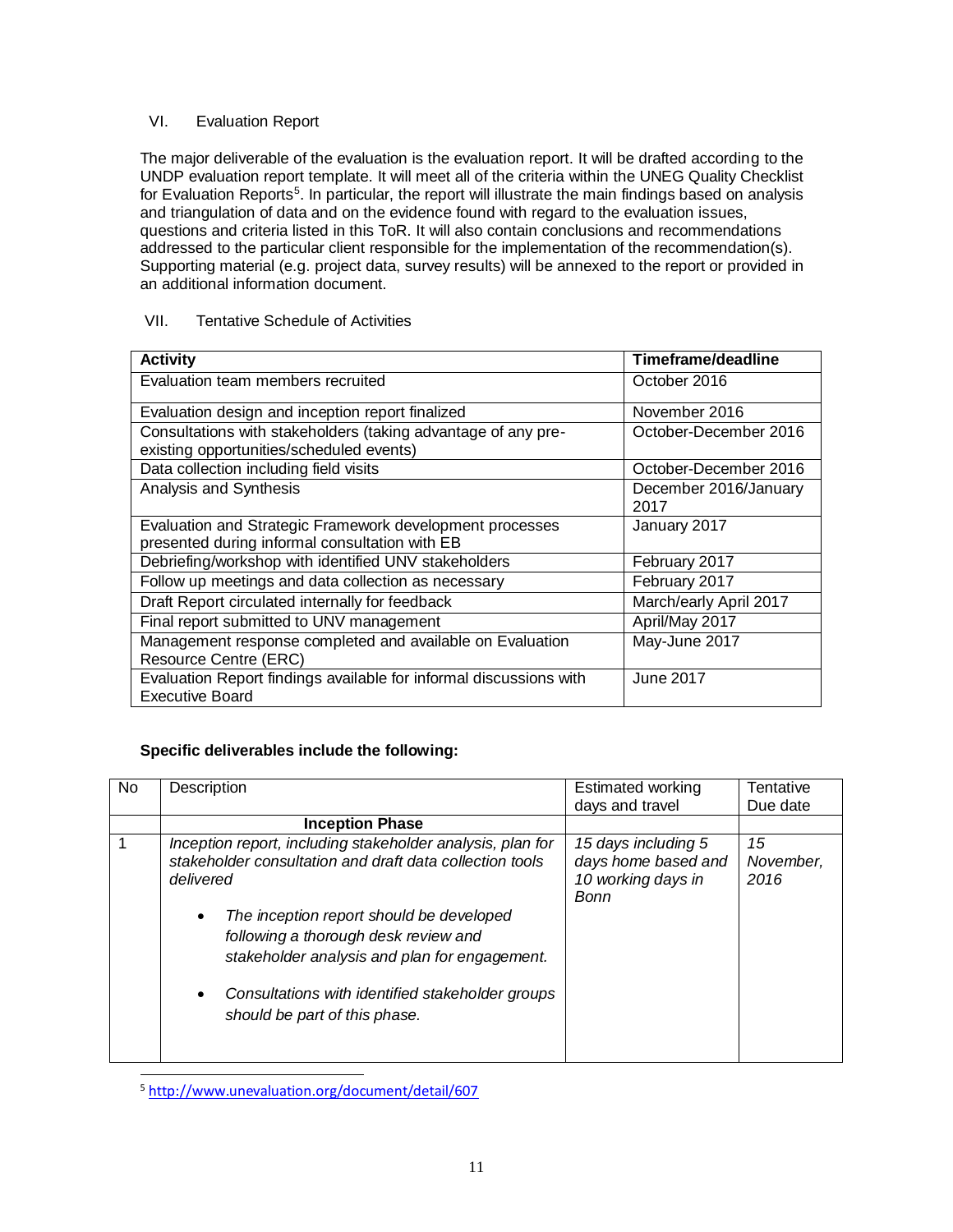|                | The inception report should allow for coverage<br>$\bullet$<br>of the full strategic framework as well as the<br>implementation processes.<br>The inception report should include both<br>qualitative and quantitative methods for data<br>collection and analysis<br>The evaluation matrix, including finalized<br>question, indicators and data sources should be<br>confirmed<br>Complementary data collection tools (interview<br>$\bullet$<br>guides, surveys, focus group protocols, etc.)<br>should be developed to support the<br>methodologies identified and included as part of<br>the inception report.<br>The inception report should be circulated for<br>comment/feedback from identified stakeholders, but at a<br>minimum should be presented to the IEPT.<br><b>Data Collection and Analysis</b> |                                                                                                                                                                                                                                                                                                                                                                                                                                     |                         |
|----------------|--------------------------------------------------------------------------------------------------------------------------------------------------------------------------------------------------------------------------------------------------------------------------------------------------------------------------------------------------------------------------------------------------------------------------------------------------------------------------------------------------------------------------------------------------------------------------------------------------------------------------------------------------------------------------------------------------------------------------------------------------------------------------------------------------------------------|-------------------------------------------------------------------------------------------------------------------------------------------------------------------------------------------------------------------------------------------------------------------------------------------------------------------------------------------------------------------------------------------------------------------------------------|-------------------------|
|                |                                                                                                                                                                                                                                                                                                                                                                                                                                                                                                                                                                                                                                                                                                                                                                                                                    |                                                                                                                                                                                                                                                                                                                                                                                                                                     |                         |
| $\overline{2}$ | Data collection and initial analysis undertaken<br>$\bullet$<br>including both qualitative and quantitative<br>methods<br>Desk review of materials as well as field visits to<br>regional offices, identified field units and case<br>study sites<br>To the extent possible a short debriefing/wrap<br>up session should be held at the end of each<br>field visit.                                                                                                                                                                                                                                                                                                                                                                                                                                                | 30 days including<br>estimated travel as<br>follows:<br>5 days- Nairobi<br>Regional Office and<br>identified field units<br>5 days- Dakar<br>Regional Office and<br><i>identified field units</i><br>(including Arab states)<br>5 days- Bangkok<br>Regional Office and<br><i>identified field units</i><br>5 days- Panama<br>Regional Office and<br>identified field units<br>5 days ECIS, Geneva,<br>New York<br>5 days home based | 15 January,<br>2017     |
| 3              | Following the initial data collection phases, a debriefing<br>workshop should be held to discuss the findings as well<br>as any potential recommendations resulting from the<br>findings. The debriefing process will include at the least<br>a debrieifing at UNV HQ with identified stakeholders.<br>Additional debriefing requirements will be determined<br>during the inception phase.<br><b>Reporting Phase</b>                                                                                                                                                                                                                                                                                                                                                                                              | 5 days with at least 3<br>days in Bonn for<br>debriefing and follow<br>up                                                                                                                                                                                                                                                                                                                                                           | 17<br>February,<br>2017 |
| 4              | Draft evaluation report, including recommendations for                                                                                                                                                                                                                                                                                                                                                                                                                                                                                                                                                                                                                                                                                                                                                             | 5 working days home                                                                                                                                                                                                                                                                                                                                                                                                                 | 7 April, 2017           |
|                | Strategic Framework 2018-2021, circulated for<br>stakeholder comments and feedback (a minimum of two                                                                                                                                                                                                                                                                                                                                                                                                                                                                                                                                                                                                                                                                                                               | based (does not<br>include stakeholder                                                                                                                                                                                                                                                                                                                                                                                              |                         |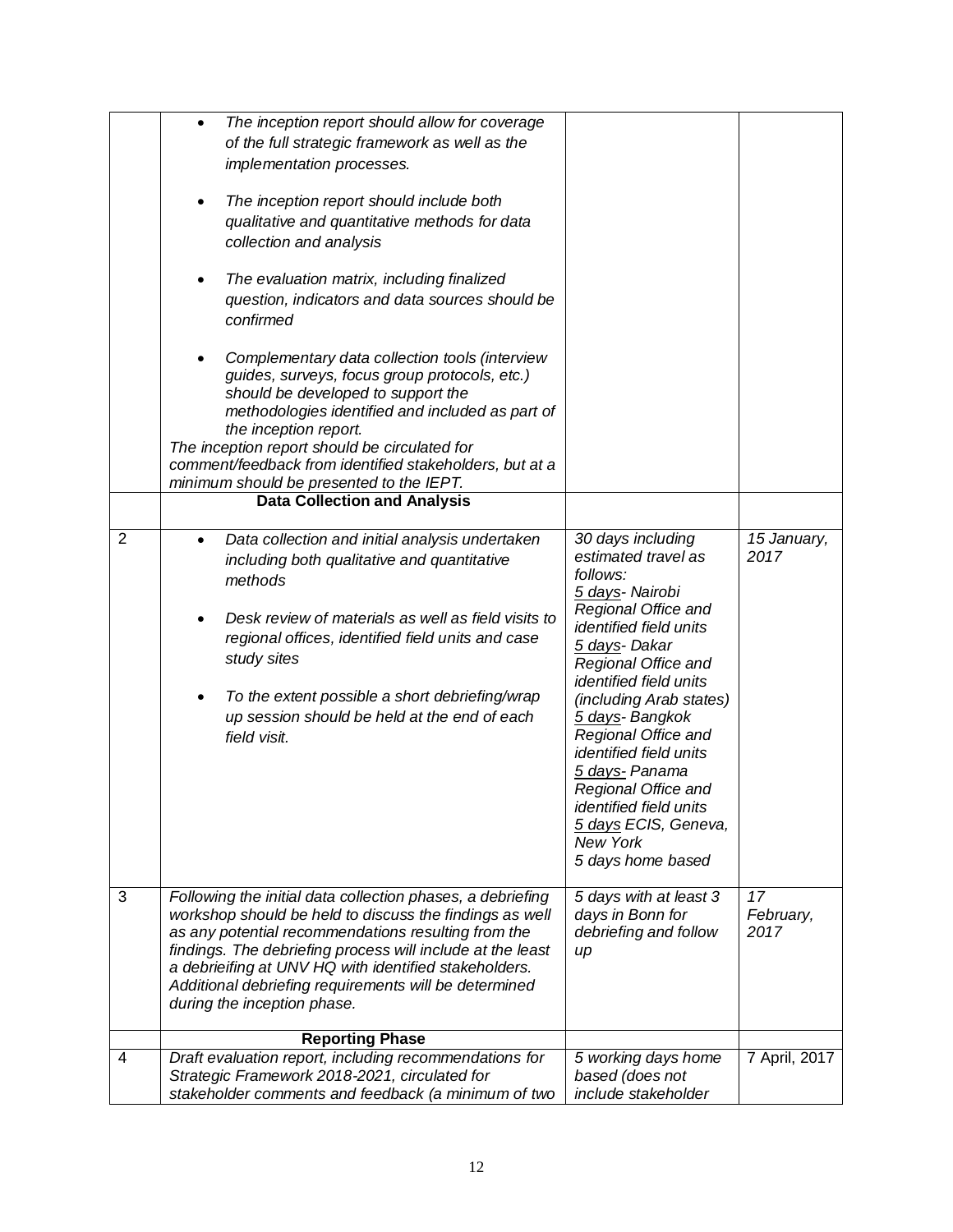| weeks should be allowed for the comment and feedback<br>period)<br>The evaluation report (draft and final) should be<br>$\bullet$<br>structured and presented using the UNDP<br>evaluation report template <sup>6</sup> and UNEG quality<br>checklist | comment period)                                                                        |             |
|-------------------------------------------------------------------------------------------------------------------------------------------------------------------------------------------------------------------------------------------------------|----------------------------------------------------------------------------------------|-------------|
| Final evaluation report delivered<br>The final evaluation report should include an<br>$\bullet$<br>issue log identifying how stakeholder feedback<br>was addressed                                                                                    | 5 days with potential<br>for up to 3 days in<br>Bonn for presentation<br>and follow up | 4 May, 2017 |
| All recommendations included in the final evaluation<br>should be actionable and relevant to the work of UNV<br>and specifically to the extent possible future strategic<br>planning efforts of UNV                                                   |                                                                                        |             |

# *3. Institutional Arrangement*

The evaluation will be managed by the UNV Evaluation Specialist within the Corporate Planning, Monitoring, Reporting and Evaluation Support Team under the supervision of the Chief of Results Management Support Section (RMSS), and in cooperation and direct consultation with the IEPT.

The UNV Evaluation Specialist will be responsible for coordinating the evaluation in accordance with agreed timelines and ensuring the quality of the various deliverables. The Evaluation Specialist will also ensure alignment of all evaluation processes and deliverables with UNV/UNDP and UNEG standards as they apply to UNV. The UNV Evaluation Specialist will also act as liaison between the ET and the IEPT.

# *4. Duration of the Work*

The evaluation will be undertaken within 60 working days over the period October 2016 to June 2017. Major deliverables, specifically the inception report and draft evaluation report will provide a minimum of two weeks review period for identified stakeholders to include at least the Evaluation Specialist and IEPT.

# *5. Location of Work*

 $\overline{a}$ 

# **See Deliverables table (page 12) for expected travel and home based work**

# *6. Qualifications of the Successful Service Provider at Various Levels*

The preference is for an evaluation team which has previously worked together and represents the skills and qualifications outlined in the below individual roles. The team should have extensive evaluation experience, specifically within the international context and ideally with the United Nations. Knowledge and experience in strategic planning and organizational management are imperative and understanding of the role of volunteerism is also required. The team should ideally be made up of two to three individuals representing the skills and qualifications detailed below.

<sup>6</sup> <http://web.undp.org/evaluation/evaluations/handbook/english/documents/pme-handbook.pdf>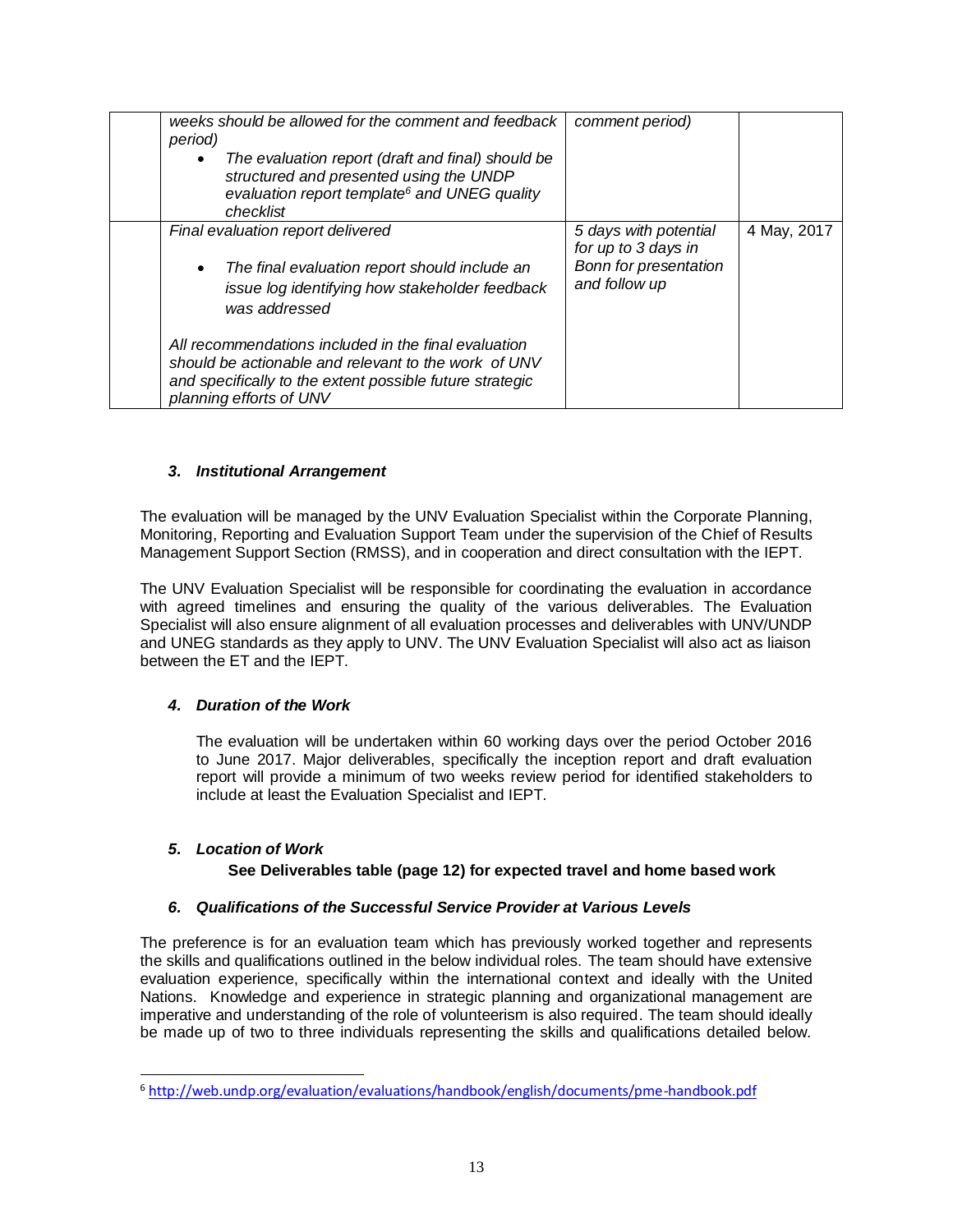However, the selection criteria will favor the representative skills and qualifications over the number of individuals in the team.

For all team members Fluency in professional written and spoken English is required. Working knowledge of other official UN language(s), specifically Spanish and/or French is a distinct advantage.

### **Impartiality:**

The team members must not have been involved in the preparation, implementation or supervision of the UNV 2014-17 Strategic Framework or its implementing processes, including the Global Programmes. In addition, at least the Evaluation lead and strategic planning team members must not have been involved in previous reviews or evaluation of the UNV 2014-17 Strategic Framework or its implementing processes, including the Global Programmes.

### **a) Evaluation Team Lead**

As the lead of the evaluation team, the assignment requires extensive expertise in the area of complex project and programme evaluation; with specific experience in evaluation of strategic planning efforts. The following is a list of the required qualifications.

- Strong leadership and coordination in team settings;
- Extensive knowledge and experience in evaluation and evaluation methodologies, including theory of change;
- Experience in assessing and reviewing programme results and performance in complex organizations;
- Experience and knowledge of evaluation culture and implementation of results reporting, specifically results based management;

#### Education:

 Minimum of an advanced university degree (Masters' degree equivalent or above) in social sciences, public administration/management or related field

#### Experience:

- Strong record in designing and leading evaluations in an international setting;
- Extensive experience in quantitative and qualitative data analysis and data management, including experience in gender analysis and human-rights based approaches;
- Technical competence in at least one of UN Volunteers thematic areas (Basic Social Services, Youth, Disaster Risk Reduction, Peace Building and/or Volunteer Infrastructure);
- Excellent ability to engage and communicate with a variety of stakeholders;
- Proven management experience, preferably of international evaluation teams conducting data collection and analysis.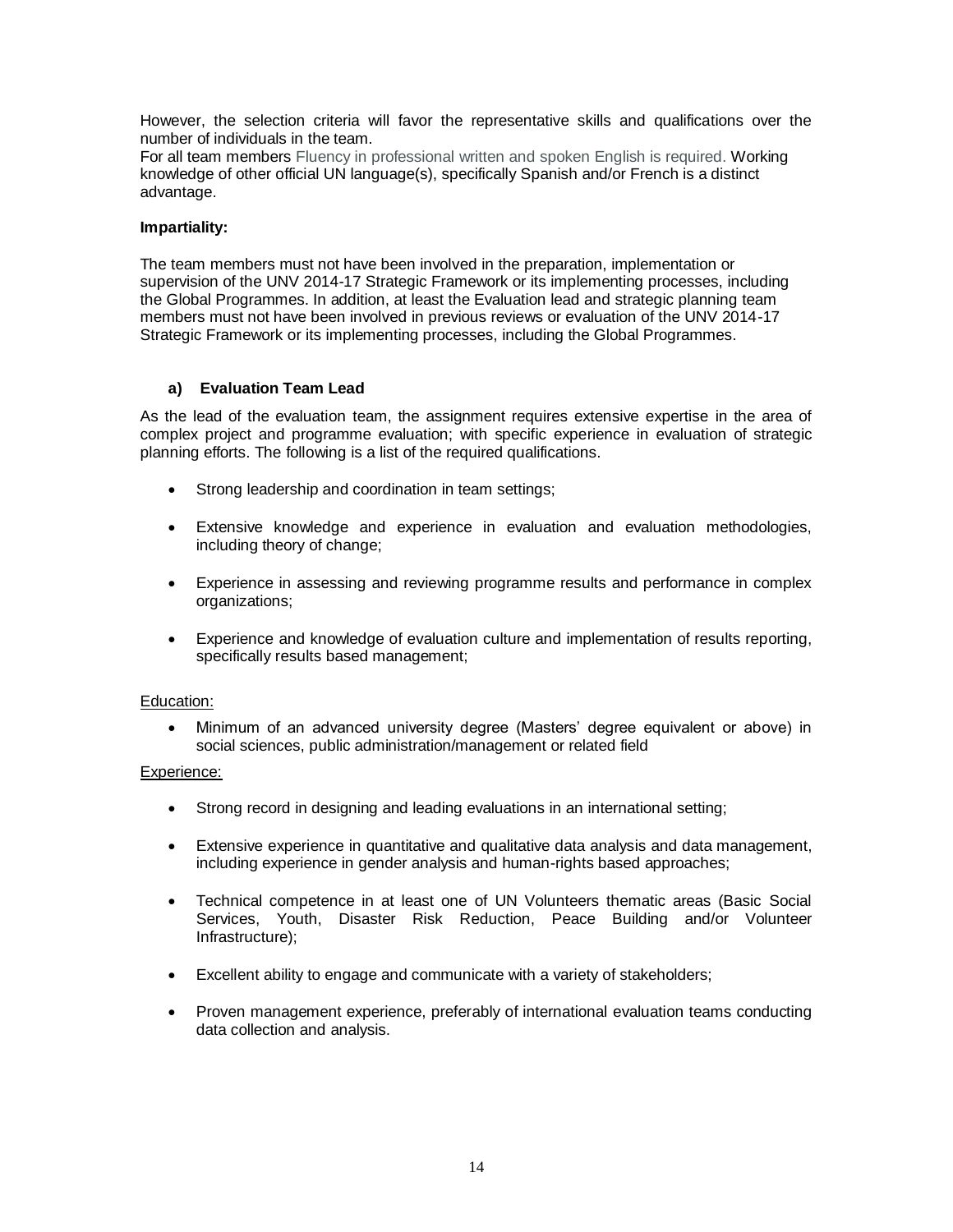# **b) Strategic Planning Expert**

As the strategic planning expert, the assignment requires extensive expertise in the area of strategic planning within international organizations. Specific experience in evaluation of strategic planning efforts is incredibly valuable. The following is a list of the required qualifications.

- Extensive knowledge and experience in organizational strategic planning in international organizations;
- Training and experience in assessing and reviewing programme results and institutional performance in complex organizations;
- Experience and knowledge of evaluation culture and implementation of results reporting, specifically results based management;
- Ability to work effectively as part of a multidisciplinary team.

#### Education:

 Minimum of an advanced university degree (Masters' degree equivalent or above) in social sciences, international development, public administration/management or related field

#### Experience:

- Extensive experience in strategic planning, performance monitoring, organizational consulting, change management and/or performance improvement, especially in helping international organizations clarify and implement mission and strategic direction;
- Strong record in analysis of and reporting on institutional strategic efforts;
- Knowledge and competence in at least one of UN Volunteers thematic areas (Basic Social Services, Youth, Disaster Risk Reduction, Peace Building and/or Volunteer Infrastructure);
- Excellent ability to engage and communicate with a variety of stakeholders

#### **c) Volunteerism Expert**

As the volunteerism expert of the evaluation team, the assignment requires extensive expertise in the area of volunteerism; with specific experience and knowledge in results and performance measurement of volunteer involving organizations. The following is a list of the required qualifications.

- Extensive knowledge and experience in evaluation and evaluation methodologies, including theory of change;
- Understanding of volunteer infrastructures and networks and the role of volunteerism in sustainable development
- Experience in assessing and reviewing programme results and performance in volunteer involving organizations;
- Experience and knowledge of evaluation culture and implementation of results reporting;
- Ability to work effectively as part of a multidisciplinary team.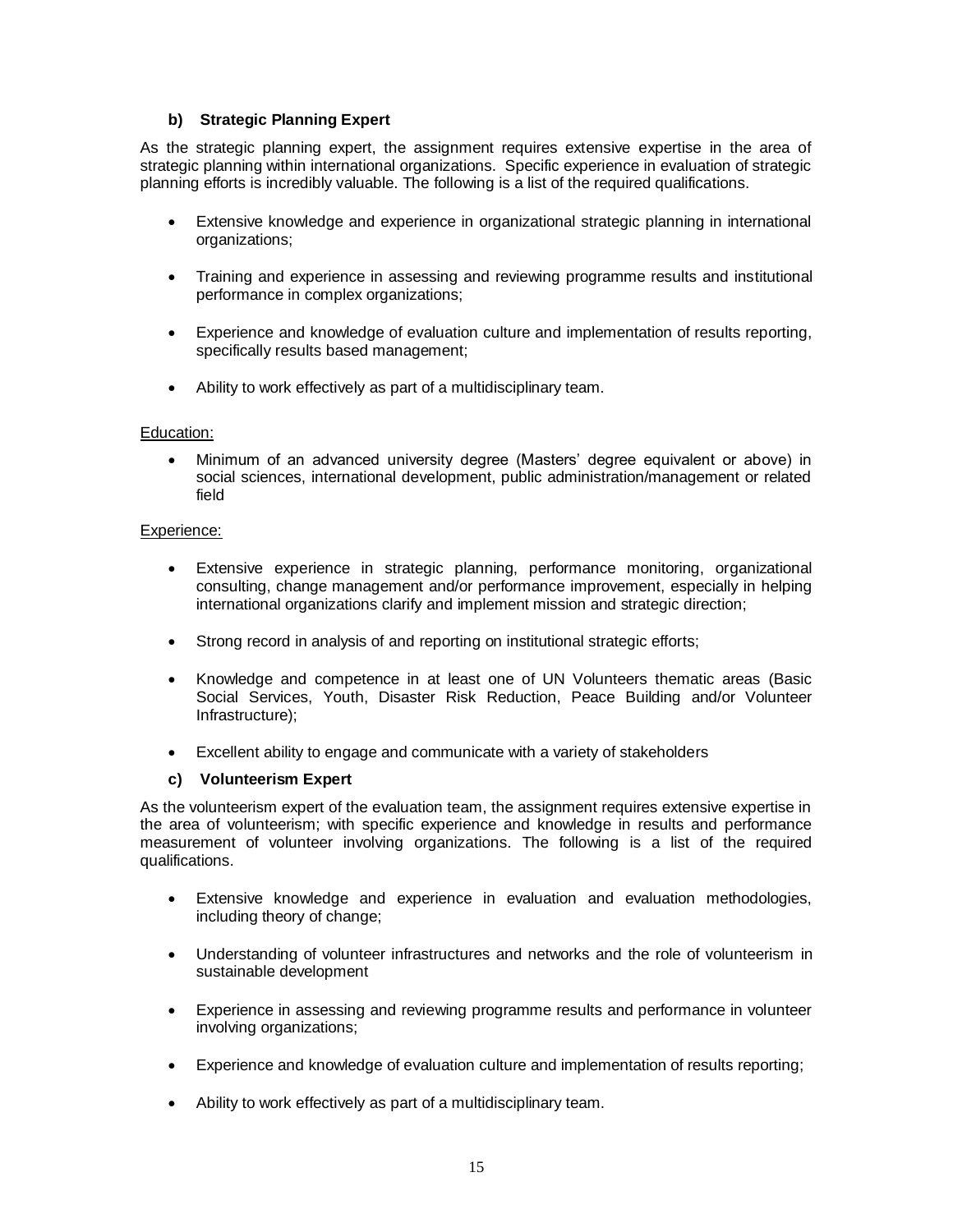### Education:

 Minimum of an advanced university degree (Masters' degree equivalent or above) in social sciences, public administration/management or related field

## Experience:

- Experience in reviewing and analyzing strategic management and results based management systems of volunteer involving organizations;
- Competence in at least one of UN Volunteers thematic areas (Basic Social Services, Youth, Disaster Risk Reduction, Peace Building and/or Volunteer Infrastructure);
- Excellent ability to engage and communicate with a variety of stakeholders;
- Specific knowledge of UNV and/or UN volunteer receiving organizations is an asset

### *7. Scope of Proposal Price and Schedule of Payments*

- a) A financial proposal. The financial proposal must indicate the lump sum fee requirement which should be all inclusive. "All inclusive" implies that the proposal consists of professional fees, costs of living, costs for insurance, and cost of travel to and from the identified field visits. Please use the information included in the Deliverables table to estimate fee including working days and expected travel. It should also be understood that the travel included in this ToR is an estimate. Final travel details will be determined during the development of the inception report. Any changes to travel requirements will result in an adjustment to the travel portion of the Terms of Reference and individual contract.
- b) Payment will be made following the completion of each identified deliverable. Specific deliverables and percentage paid are outlined below:
	- Inception Report (20%)
	- Completion of data collection and field visits (25%)
	- Debriefing (5 %)
	- Draft Report (20%)
	- Final Report (30%)

#### *8. Recommended Presentation of Proposal*

The financial proposal should provide the calculations/estimates used to calculate the lump sum. Each category, including professional fees, travel and incidentals should be outlined.

#### *9. Criteria for Selecting the Best Offer*

This section should indicate the full list of criteria which shall serve as basis for evaluating proposals and awarding the contract, and the respective weight of each criteria.

| <b>Criteria</b>                                                  | <b>Weight %</b> | <b>Max. Point</b> |
|------------------------------------------------------------------|-----------------|-------------------|
| <sup>r</sup> echnical                                            |                 |                   |
| Company Expertise in evaluation of strategic<br>plans/frameworks | 40              | 400               |
| Experience in Strategic Planning and<br>$\bullet$                | 20              | 200               |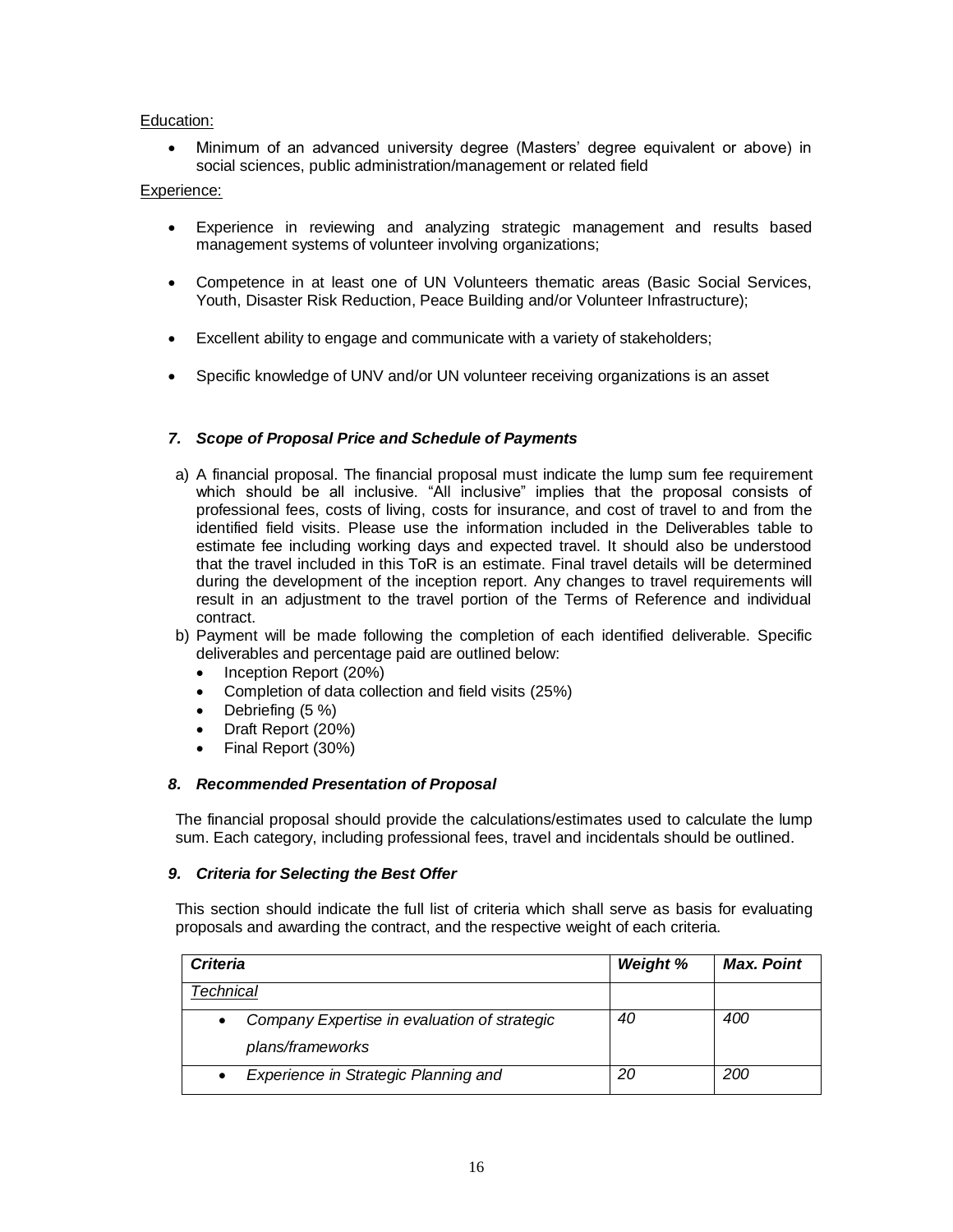| organizational managment                |     |      |
|-----------------------------------------|-----|------|
| Experience or knowledge of Volunteerism | 10  | 100  |
| Financial                               | 30  | 300  |
| )tal                                    | 100 | 1000 |

The selection of the best offer will be based on the combined scoring method. The technical and professional qualifications and methodology will be weighted as 70%, and will be combined with the price offer which will be weighted as 30% to calculate the total score.

Key selection criteria are

- Demonstrated knowledge and working experience in conducting and managing complex evaluations of international development and/or peace programmes of complex organizations with numerous stakeholders, including proven experience in a variety of evaluation methodologies (both quantitative and qualitative) (40%)
- Demonstrated track record in the area of strategic planning and institutional performance (20%)
- Demonstrated knowledge and working experience in volunteer involving organizations' strategic management and results based management systems and/or demonstrated track record in the areas of volunteer programme planning and management (10%)

# **10. Sustainable Procurement Policy**

UNV wishes to work with companies that care about their environment and sustainability.

Sustainable procurement practices integrate requirements, specifications and criteria that are compatible and in favour of the protection of the environment, of social progress and in support of economic development, namely by seeking resource efficiency, improving the quality of products and services and ultimately optimizing costs.

We encourage companies when submitting their bids to include their environmental/sustainable policy and point out where necessary their policy in relation to the services offered. *[Click here for](http://www.ungm.org/SustainableProcurement/Default.aspx)  [more information on UN sustainable procurement,](http://www.ungm.org/SustainableProcurement/Default.aspx)* 

# **11. Travel;**

All envisaged travel costs must be included in the financial proposal. This includes all travel to join duty station/repatriation travel. Please use the deliverable table with estimated travel requirements along with other ToR information to estimate travel.

# **12. Additional Questions to be submitted by the bidder**

MANDATORY – A cover letter with A brief presentation of your institution, including contact details. Please, explain why you are the most suitable for the work (1000 words or under)

MANDATORY A technical proposal; The technical proposal shall briefly describe potential methodologies and approaches to fulfill the required deliverables as well as outline the major components of its implementation (maximum 5 pages);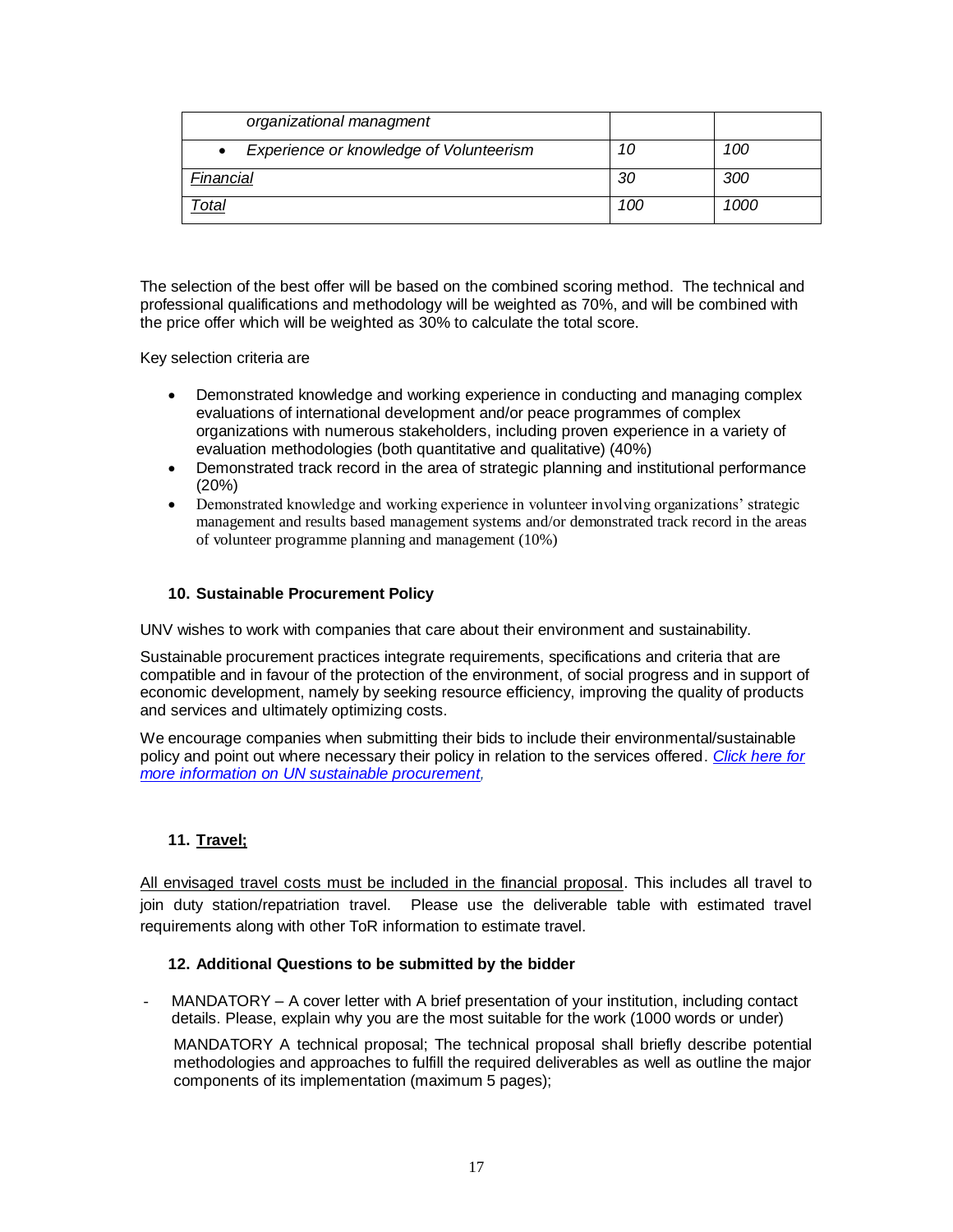- MANDATORY Please supply at least three references from previous clients that we can contact to seek references, name, address, e-mail, telephone
- OPTIONAL Proof of any previous relevant work carried out, ideally please provide links to past evaluations conducted if publicly available. If not publicly available, but not restricted or confidential, please provide the final evaluation report.
- OPTIONAL Please submit your sustainable/environmental policy if your company has one.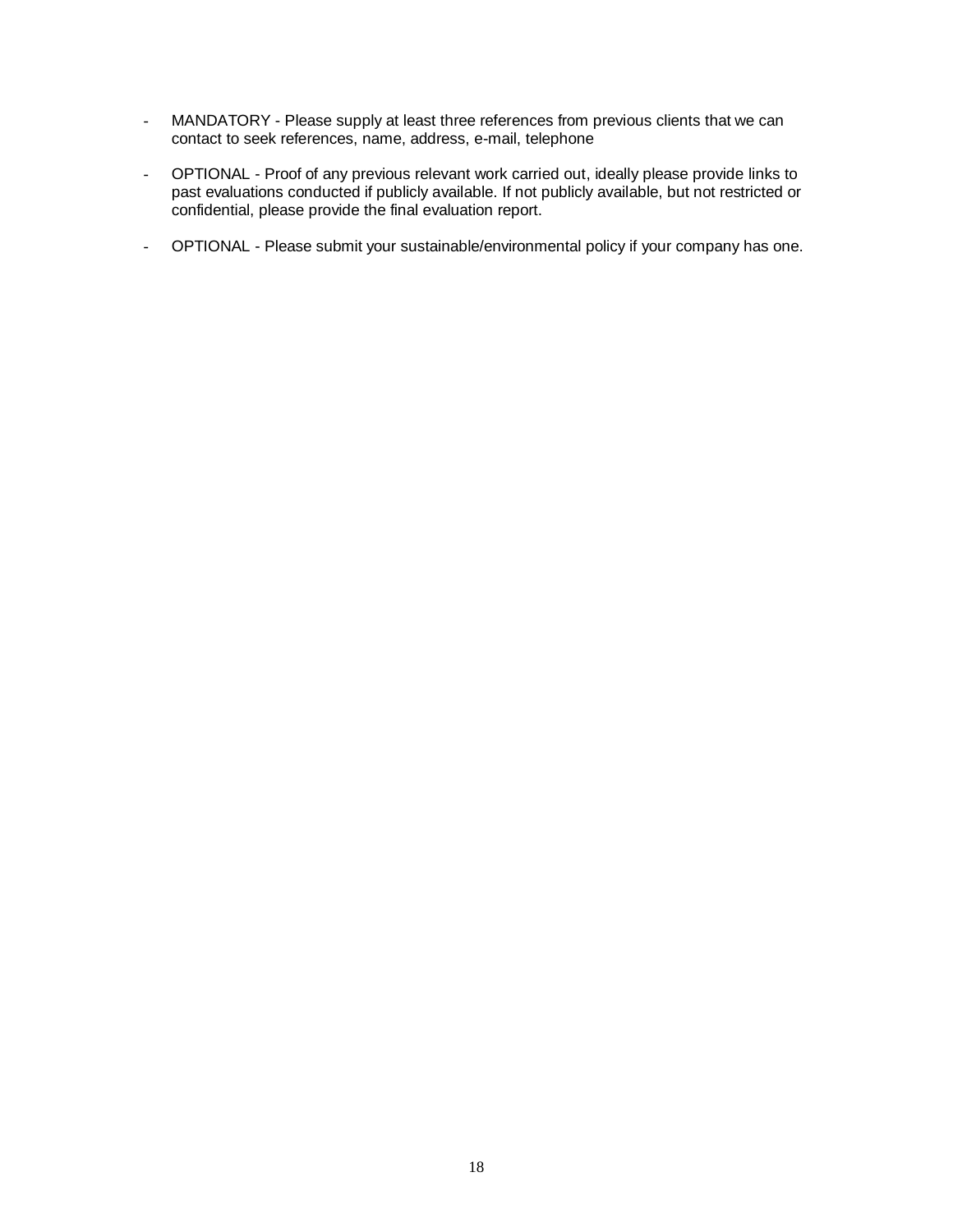# *13. Annexes to the TOR*

A. Draft Evaluation Matrix with final questions, indicators and data sources to be determined during inception phase

|    | Evaluation<br><b>Questions</b>                                                                                                                        | <b>Sub-Questions</b>                                                                                                                                                | <b>Indicators/Measures</b> | Data sources |  |  |
|----|-------------------------------------------------------------------------------------------------------------------------------------------------------|---------------------------------------------------------------------------------------------------------------------------------------------------------------------|----------------------------|--------------|--|--|
|    | Relevance                                                                                                                                             |                                                                                                                                                                     |                            |              |  |  |
|    |                                                                                                                                                       | 1.1 How relevant are UNV<br>outcomes, programmes and<br>projects to specific needs of<br>regions/countries                                                          |                            |              |  |  |
| 1. | How relevant are the<br>articulated theories of<br>change to the expected<br>outcomes and mandate<br>of UNV?                                          | 1.2 How well does the SF and<br>associated programmes<br>represent the distinct value<br>added of UNV?                                                              |                            |              |  |  |
|    |                                                                                                                                                       | 1.3 Does the SF enable UNV<br>to be "fit for purpose"?                                                                                                              |                            |              |  |  |
| 2. | How relevant are the<br>implementation<br>mechanisms and<br>processes for achieving<br>the SF outcomes and<br>institutional effectiveness<br>results? | 2.1 How well did the<br>associated implementation<br>mechanisms correspond to<br>the SF outcomes and results<br>statements?                                         |                            |              |  |  |
| 3. | To what extent does the<br>SF position UNV to<br>respond to the 2030<br>Agenda and the new                                                            | How relevant is UNV<br>4.<br>support to UN entities<br>and Countries to<br>achieving the<br>Sustainable<br>Development Goals<br>(SDGs)?                             |                            |              |  |  |
|    | development landscape?                                                                                                                                | 5.<br>To what extent does<br>the UNV strategic<br>framework and<br>associate<br>programmes respond<br>to identified global,<br>regional and country<br>level needs? |                            |              |  |  |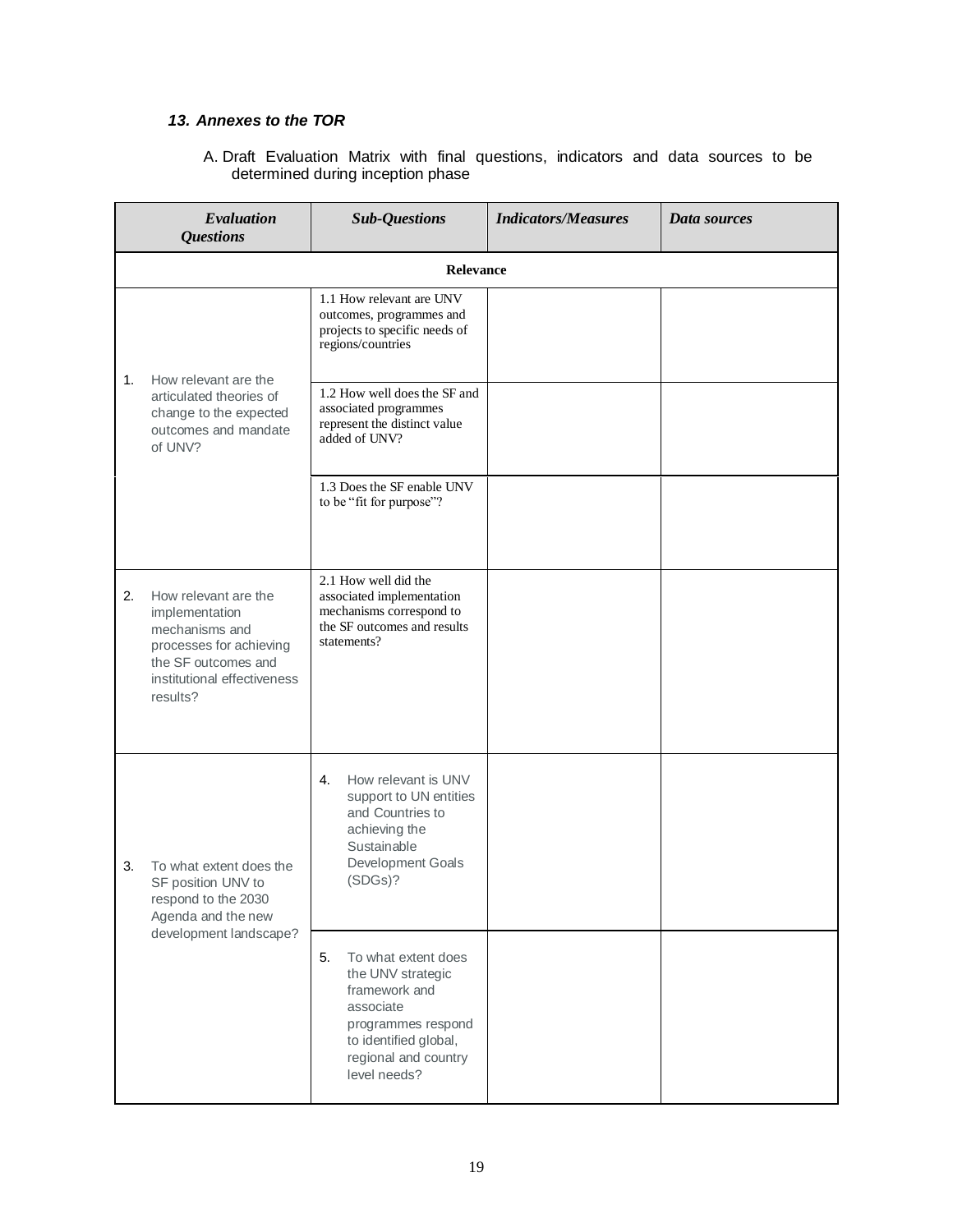|    | <b>Efficiency</b>                                                                                                                                                                                                               |                                                                                                                                                                 |  |  |  |
|----|---------------------------------------------------------------------------------------------------------------------------------------------------------------------------------------------------------------------------------|-----------------------------------------------------------------------------------------------------------------------------------------------------------------|--|--|--|
| 6. | How efficiently has UNV<br>used its resources in<br>contributing to the<br>outcomes and results                                                                                                                                 | 4.1 Are UNV programmes,<br>projects and processes using<br>resources in ways that<br>achieve more results for less<br>cost?<br>4.2 To what extent do current    |  |  |  |
|    | outlined in the SF?                                                                                                                                                                                                             | processes and policies<br>support the efficiency of<br>administrative and financial<br>arrangements?                                                            |  |  |  |
| 7. | How efficient is<br>coordination and<br>collaboration, specifically<br>management<br>arrangements at the<br>global, regional and field<br>levels, in supporting the<br>implementation and<br>results achievements of<br>the SF? | 5.1 Are processes and<br>policies related to the SF and<br>global programmes<br>streamlined to facilitate<br>timely action and<br>implementation at all levels? |  |  |  |
|    |                                                                                                                                                                                                                                 | <b>Effectiveness</b>                                                                                                                                            |  |  |  |
| 8. | How effective has UNV<br>been in achieving the<br>expected results of the                                                                                                                                                       | 6.1 To what extent have<br>outputs, outcomes or results<br>of the UNV SF been<br>achieved?                                                                      |  |  |  |
|    | SF?                                                                                                                                                                                                                             | 6.2 Can any of the stated<br>outcomes or results in the SF<br>be expected to be achieved?                                                                       |  |  |  |
| 9. | How effective have the<br>implementation<br>mechanisms and<br>corporate strategies been<br>in supporting<br>achievement of the SF<br>outcomes and results?                                                                      | 9.1. Can the stated outcomes<br>or results statements be<br>expected to be achieved<br>without changes to the<br>current implementation<br>process?             |  |  |  |
|    | 10. To what extent can UNV<br>be expected to contribute<br>to development impacts<br>at the country level<br>through the achievement<br>of the SF outcomes?                                                                     |                                                                                                                                                                 |  |  |  |
|    | Sustainability                                                                                                                                                                                                                  |                                                                                                                                                                 |  |  |  |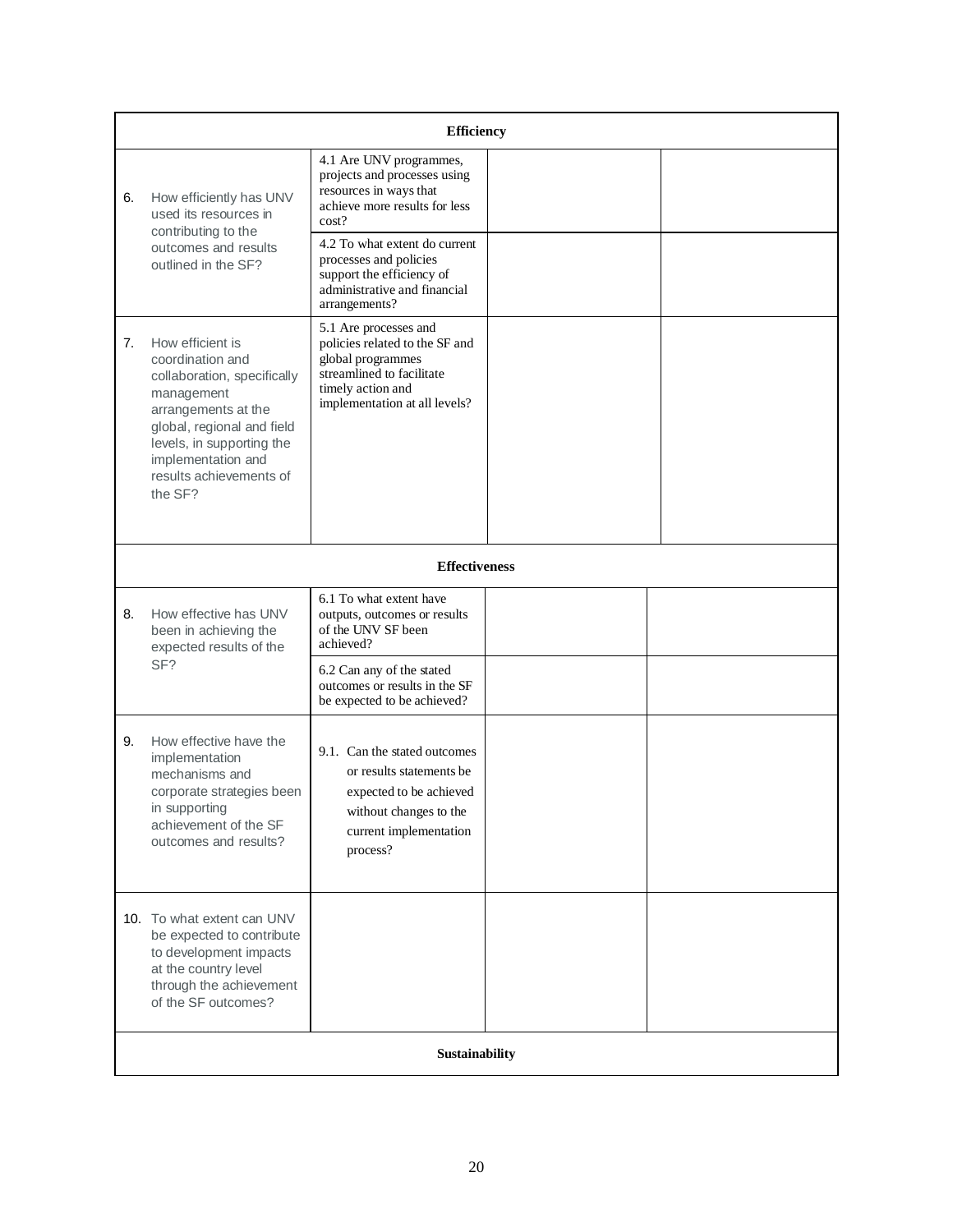| 11. Are the results of the<br>UNV contributions under                                  | 8.1 If any outcomes/results<br>have been achieved, have<br>they been or can they be<br>expected to be sustained? |  |
|----------------------------------------------------------------------------------------|------------------------------------------------------------------------------------------------------------------|--|
| the Strategic Framework,<br>including global<br>programmes, likely to be<br>sustained? | 8.2 To what extent have<br>issues of sustainability been<br>addressed in the SF and<br>implementing mechanisms?  |  |
|                                                                                        | 8.3 To what extent have<br>synergies been established<br>between different programme<br>areas and/or partners?   |  |

# **Annex I**

# **Check list and notes for drafting Terms of Reference**

**(TOR)**

- **1.** The TOR may be compared to the technical specifications for the purchase of goods or works.
- **2.** The terms of reference should define precisely the task required of the Consultant. The clarity of the TOR is the key to quality proposals and ultimately a sound contract.
- **3.** The TOR should clearly set out the following:
- (a) Objectives: What is the anticipated result of the services?